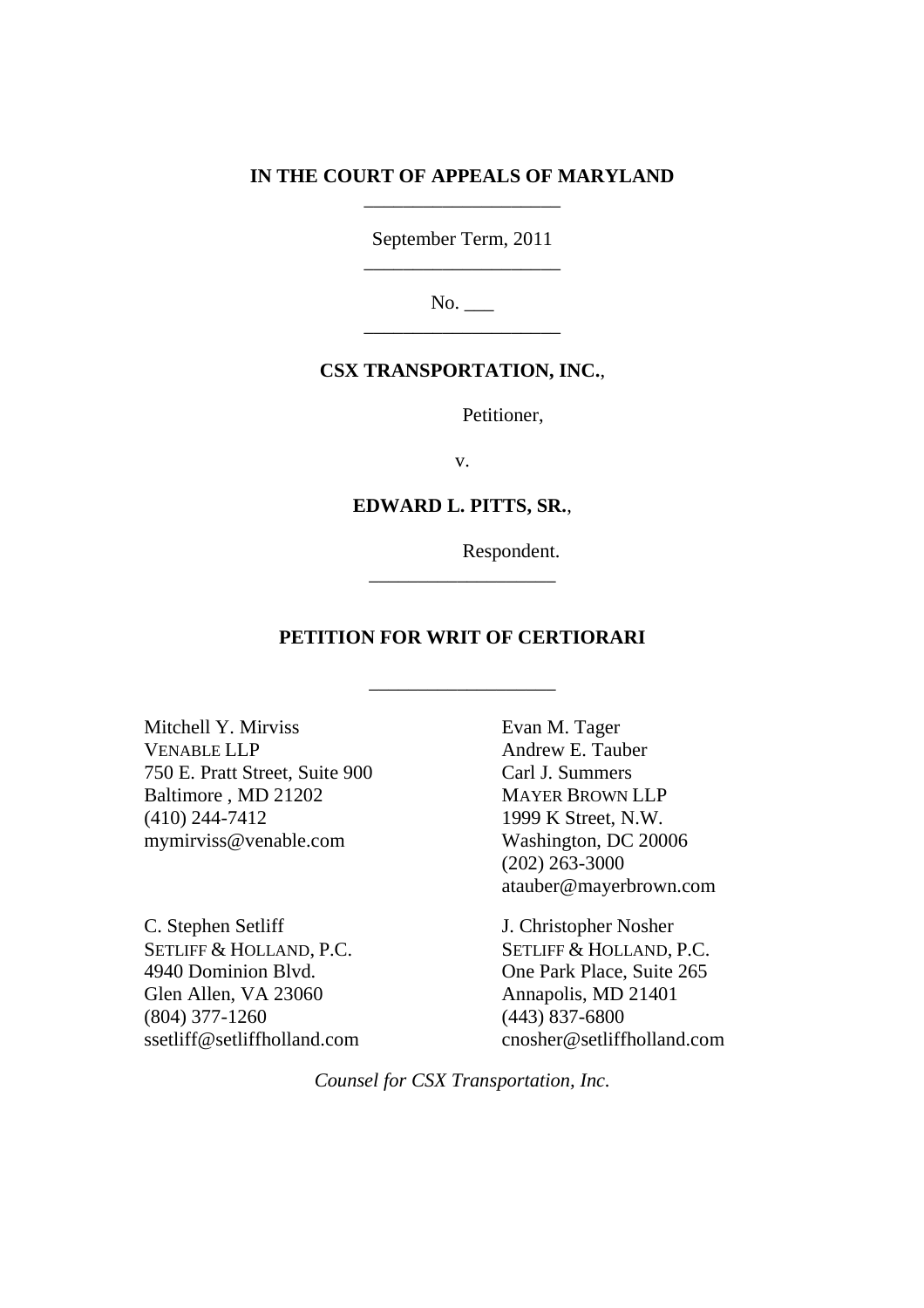### **PRELIMINARY STATEMENT**

This is a personal injury action under the Federal Employers' Liability Act ("FELA"), 45 U.S.C. §§ 51 *et seq*. Plaintiff, a locomotive engineer, received a judgment of \$1,246,000.00 in the Circuit Court for Baltimore City (Nance, J.) against Petitioner CSX Transportation, Inc. ("CSXT") for knee injuries he allegedly sustained while working in CSXT's rail yards. Plaintiff attributed his injuries to having worked on ballast, the crushed stone that is used to support railroad tracks. Plaintiff alleged that CSXT was negligent in having selected large rather than small sized ballast to support its railroad tracks. The case raises two issues of critical importance under the FELA and a significant evidentiary issue, not limited to FELA cases, that has arisen repeatedly in the Circuit Court for Baltimore City.

First, in three recent reported decisions (including this case), the Court of Special Appeals has held that the federal regulation governing ballast used to support track does not apply in rail yards and that, consequently, the Federal Railroad Safety Act does not preclude claims based on the size of the ballast chosen by a railroad to support track in a rail yard. That conclusion is contrary to the numerous decisions in other jurisdictions that have held that FELA claims based on the size of ballast used to support rail-yard track are indeed precluded by the federal ballast regulation. The distinction drawn by the Court of Special Appeals between track located in rail yards and other track finds no support in the relevant federal regulations, and CSXT is not aware of any other court having recognized the distinction. In fact, as the Sixth Circuit squarely held in *Nickels v. Grand Trunk Western Railroad*, 560 F.3d 426 (6th Cir. 2009), the ballast regulation applies to all track, including track within rail yards. This case therefore raises a significant issue of first impression—whether the ballast regulation (and, by extension, the other federal track-safety regulations) will be given a narrower scope of application in Maryland than elsewhere in the nation.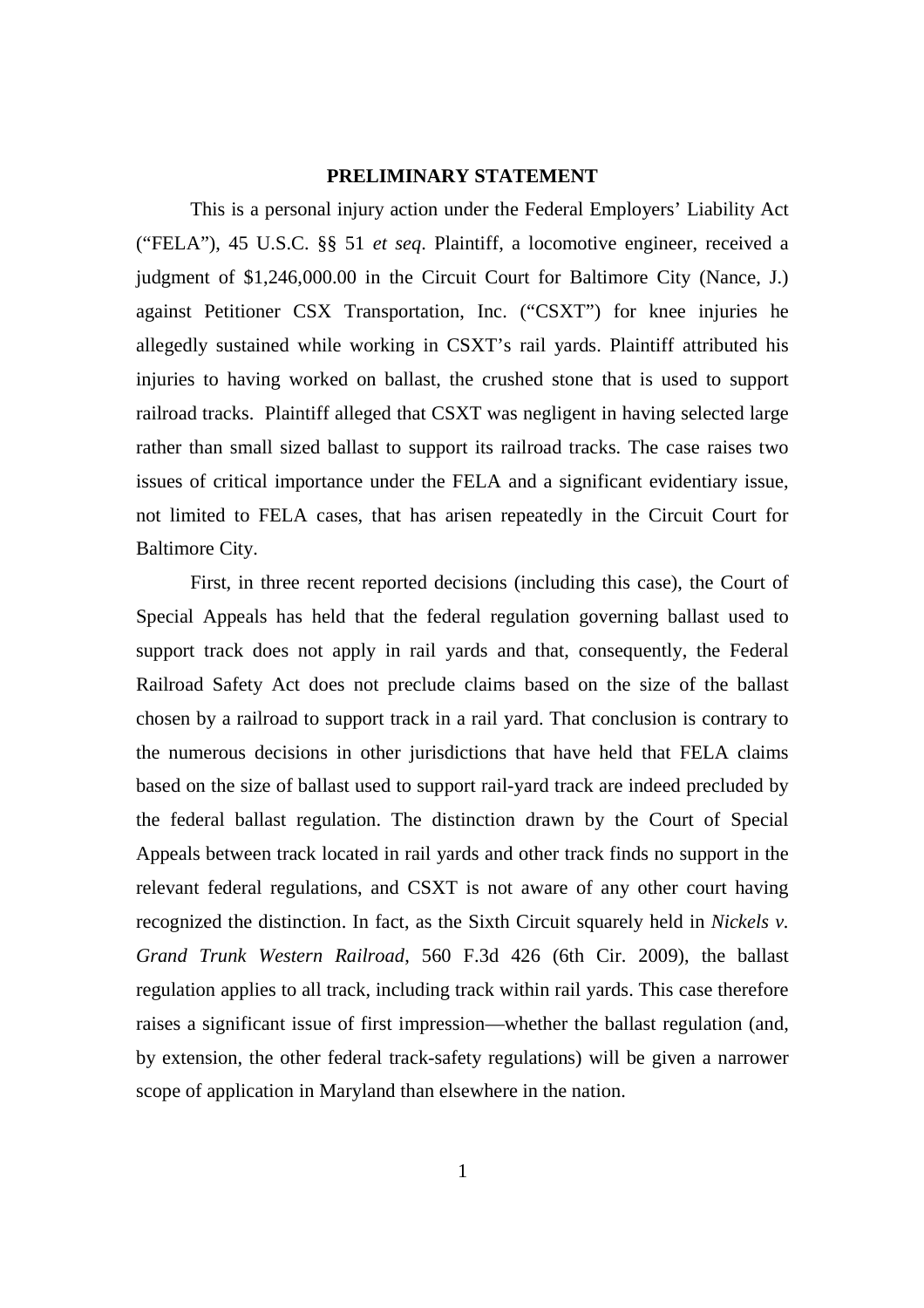Second, the Court of Special Appeals held that, because FELA is a remedial statute to be liberally construed, all debatable issues and close calls regarding alleged errors by the trial court must be resolved in favor of the plaintiff. The Court of Special Appeals' holding that "FELA cases have a different standard of review than common law negligence cases" is directly contrary to *Norfolk Southern Railway v. Sorrell*, 549 U.S. 158 (2007), in which the Supreme Court held that FELA abrogates common law principles only to the extent it does so explicitly. If it is not reversed, the Court of Special Appeals' avowedly "employee-friendly" decision will—unfairly and impermissibly—tilt the balance in all future FELA cases, depriving the defendants of a level playing field and ensuring the repeated commission of reversible error.

Third, the Court of Special Appeals' decision in this case is now the second decision in which that court has affirmed Judge Nance's refusal to allow CSXT to query a plaintiff's damages expert about occupational work-expectancy data, which show that the plaintiff's assertion that he intended to work until a particular age is not credible and that his claim for future lost wages is almost certainly exaggerated. To estimate a plaintiff's future lost wages, an expert must make an assumption about when the plaintiff would have retired had he not been injured. The later a plaintiff would have retired, the greater the plaintiff's damages. Here, Plaintiff's economist based his damages estimate on the assumption that Plaintiff would not have retired until age 67 or 68—because that is when Plaintiff said he would have retired. But work-expectancy statistics reveal that a substantial majority of railroad workers retire at age 60, and that almost none work to the age of 67. Judge Nance refused to allow CSXT to cross-examine Plaintiff's economist using those statistics, and the Court of Special Appeals once again sustained his ruling, preventing CSXT from rebutting a fundamental assumption underlying Plaintiff's damages claim. Because the Court of Special Appeals has twice affirmed Judge Nance's ruling in reported decisions, that ruling, which is in no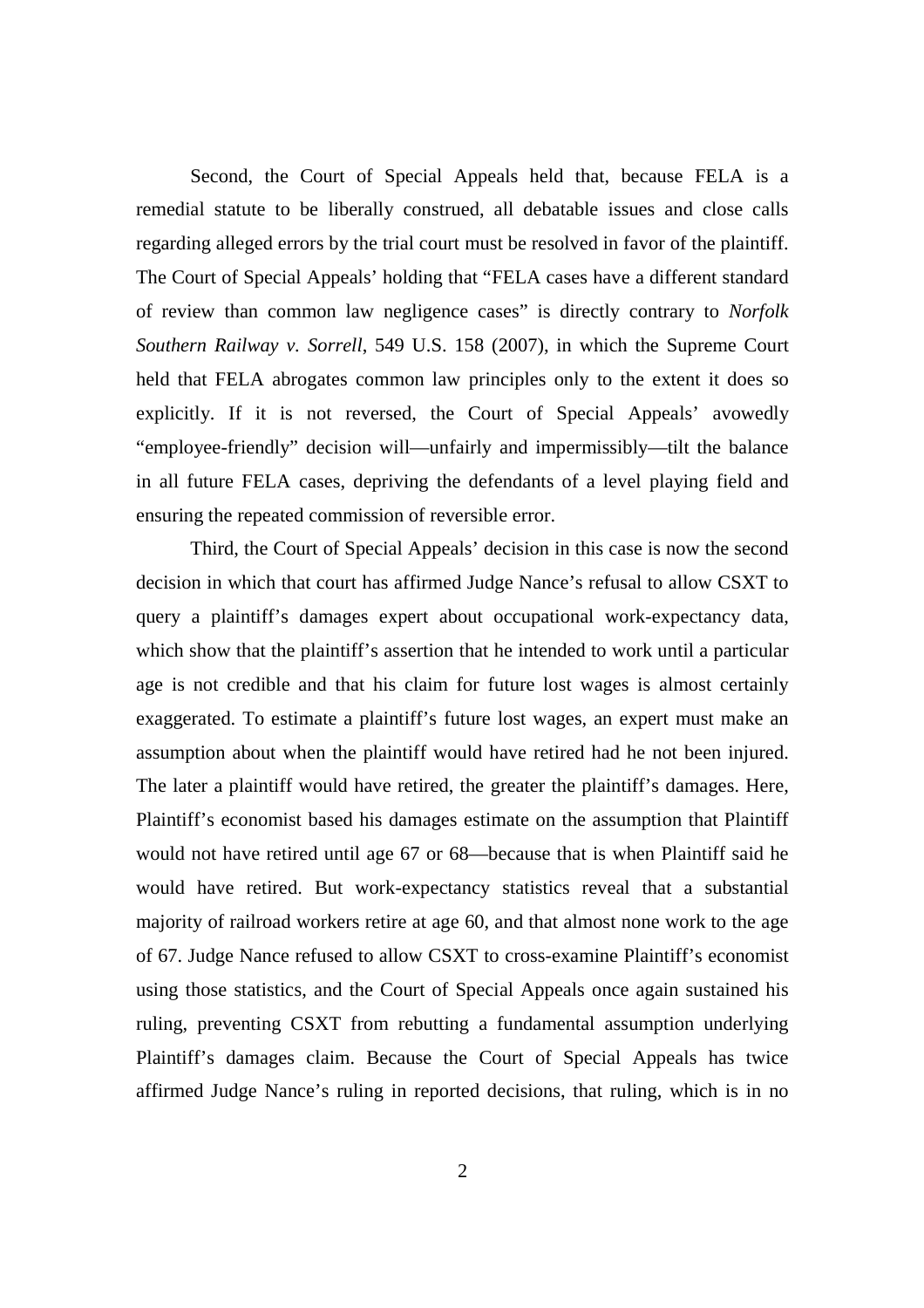way limited to FELA cases, will control personal-injury actions across the State and thus warrants review by this Court.

### **ACTION AND JUDGMENT IN THE LOWER COURTS**

The Circuit Court for Baltimore City (the Hon. Alfred Nance) entered judgment for Edward L. Pitts, Sr. ("Plaintiff") against CSXT in the matter of *Pitts v. CSX Transportation, Inc.*, No. 24-C-08-7698 (OT). The Court of Special Appeals affirmed in the matter of *CSX Transportation, Inc. v. Pitts*, No. 837, Sept. Term, 2010, slip op. (Feb. 8, 2012), *available at* 203 Md. App. 343, 38 A.3d 445. It issued its mandate on March 30, 2012.

### **QUESTIONS PRESENTED FOR REVIEW**

- 1. Whether the federal regulation governing the ballast used to support railroad track, 49 C.F.R.§ 213.103, applies to track located within rail yards (and therefore precludes claims based on the selection of ballast used to support track in rail yards), or, as the Court of Special Appeals held, applies only to track on the main line.
- 2. Whether the Court of Special Appeals acted contrary to the Supreme Court's decision in *Norfolk Southern Railway v. Sorrell*, 549 U.S. 158, 171 (2007), when it adopted "an employee-friendly standard" of review in FELA cases.
- 3. Whether a defendant should be allowed to cross-examine a plaintiff's economist about work-life statistics which show that the plaintiff's claim for future economic damages is likely exaggerated because it rests on an unrealistic assumption about when the plaintiff likely would have retired.

#### **PERTINENT STATUTES, REGULATIONS, AND RULES**

# **45 U.S.C. § 51 — Liability of common carriers by railroad, in interstate or foreign commerce, for injuries to employees from negligence; employee defined.**

Every common carrier by railroad while engaging in commerce between any of the several States or Territories, or between any of the States and Territories, or between the District of Columbia and any of the States or Territories, or between the District of Columbia or any of the States or Territories and any foreign nation or nations, shall be liable in damages to any person suffering injury while he is employed by such carrier in such commerce, … for such injury … resulting in whole or in part from the negligence of any of the officers, agents, or employees of such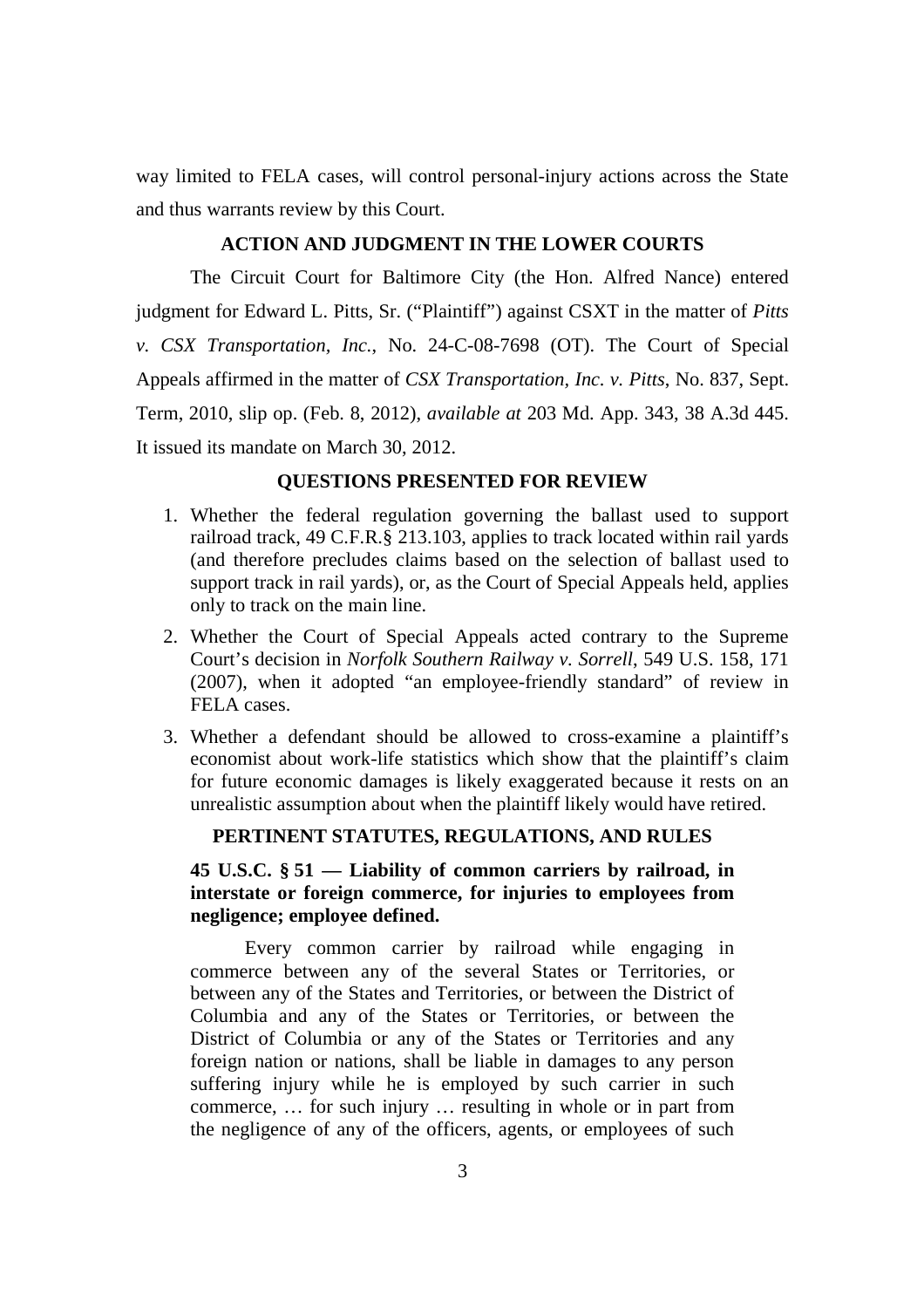carrier, or by reason of any defect or insufficiency, due to its negligence, in its cars, engines, appliances, machinery, track, roadbed, works, boats, wharves, or other equipment.

### **49 U.S.C. § 20106 — Preemption.**

(a) National uniformity of regulation.

(1) Laws, regulations, and orders related to railroad safety and laws, regulations, and orders related to railroad security shall be nationally uniform to the extent practicable.

(2) A State may adopt or continue in force a law, regulation, or order related to railroad safety or security until the Secretary of Transportation (with respect to railroad safety matters), or the Secretary of Homeland Security (with respect to railroad security matters), prescribes a regulation or issues an order covering the subject matter of the State requirement. A State may adopt or continue in force an additional or more stringent law, regulation, or order related to railroad safety or security when the law, regulation, or order—

- (A) is necessary to eliminate or reduce an essentially local safety or security hazard;
- (B) is not incompatible with a law, regulation, or order of the United States Government; and
- (C) does not unreasonably burden interstate commerce.

#### . . .

# **49 C.F.R. § 213.3 — Application.**

(a) Except as provided in paragraph (b) of this section, this part applies to all standard gage track in the general railroad system of transportation.

(b) This part does not apply to track (1) Located inside an installation which is not part of the general railroad system of transportation; or (2) Used exclusively for rapid transit operations in an urban area that are not connected with the general railroad system of transportation.

### **49 C.F.R. § 213.103 — Ballast; general.**

Unless it is otherwise structurally supported, all track shall be supported by material which will—

- (a) Transmit and distribute the load of the track and railroad rolling equipment to the subgrade;
- (b) Restrain the track laterally, longitudinally, and vertically under dynamic loads imposed by railroad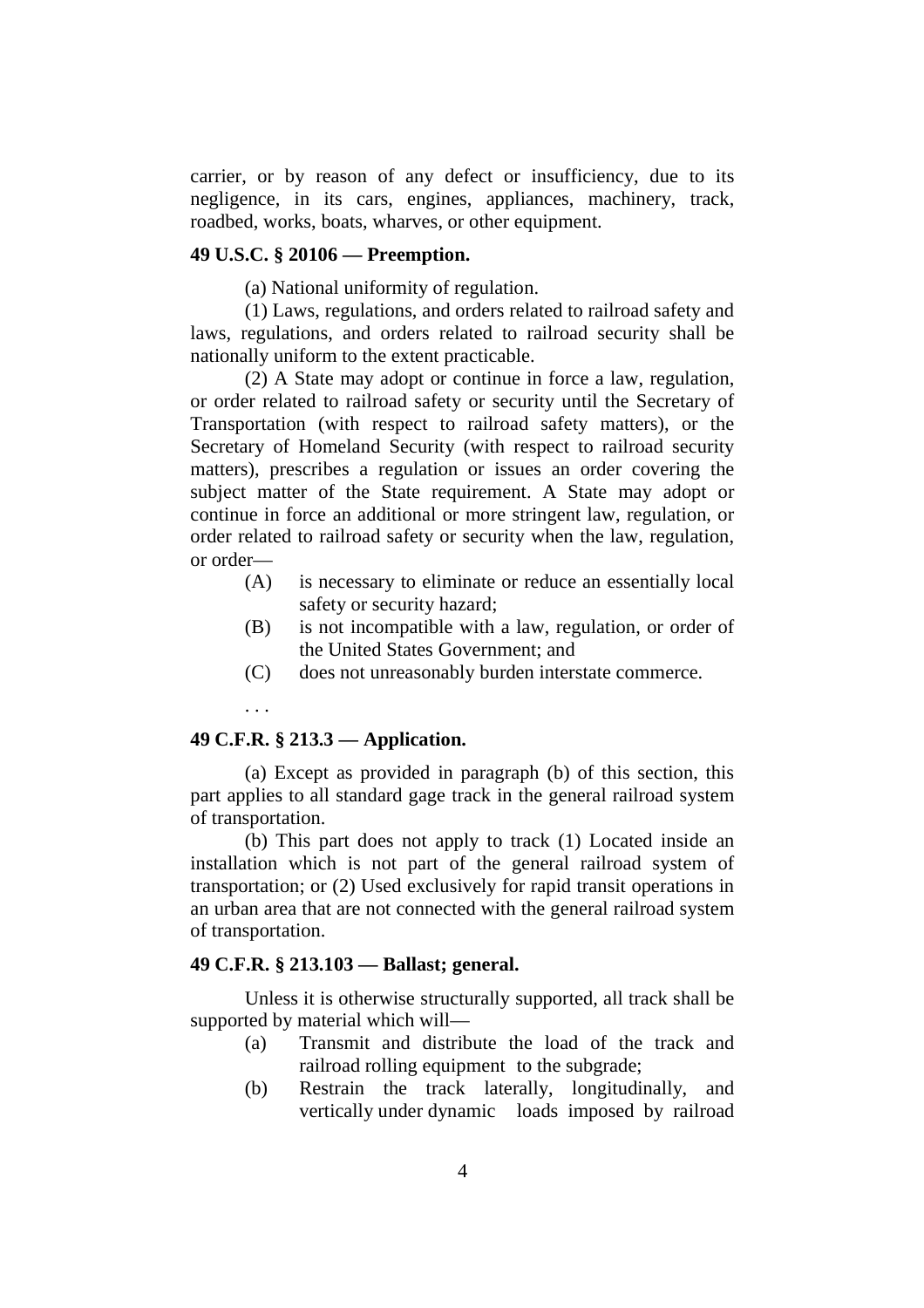rolling equipment and thermal stress exerted by the rails;

- (c) Provide adequate drainage for the track; and
- (d) Maintain proper track crosslevel, surface and alinement.

# **DOCUMENTS REQUIRED UNDER RULE 8-303(b)(2)**

All required documents are attached.

# **STATEMENT OF FACTS**

#### **A. Plaintiff's work history.**<sup>1</sup>

Plaintiff began working for a predecessor of CSXT in the early 1970s. E25-  $26<sup>2</sup>$  Although he has had several job titles over the last four decades, Plaintiff's occupation has involved almost exclusively operating locomotive engines. E49-50. Plaintiff testified that about "80 percent of [his] day is spent seated in the cab of a locomotive engine." E30; *see also* E137. Other tasks that Plaintiff performs or has performed include (i) receiving his work order and a safety briefing in the railyard office at the beginning of his shift (E51, 126-27); (ii) walking to or from his engine at the beginning and end of his shift, which could be up to 500 feet if the engine is not parked next to the yard office (E52, 127); (iii) walking around and inspecting his engine, including the brakes (E39-41, 127-30); (iv) connecting or disconnecting air-brake hoses underneath and between the engines and cars (E36- 37, 132-33); (v) throwing switches that physically move the rails, changing the direction of the train from one track to another (E34-35, 134-35); and (vi) mounting or dismounting engines or cars (E38-39, 128, 130-31). Notably, all of these tasks (except receiving his daily briefings in the yard office and, perhaps, walking to or from the engine) necessarily are performed while standing within or immediately adjacent to the gauge of the tracks (*i.e.*, the space between the rails).

2

<sup>1</sup> *See generally* slip op. 2-5.

<sup>&</sup>quot;E\_\_" refers to the Record Extract in the Court of Special Appeals.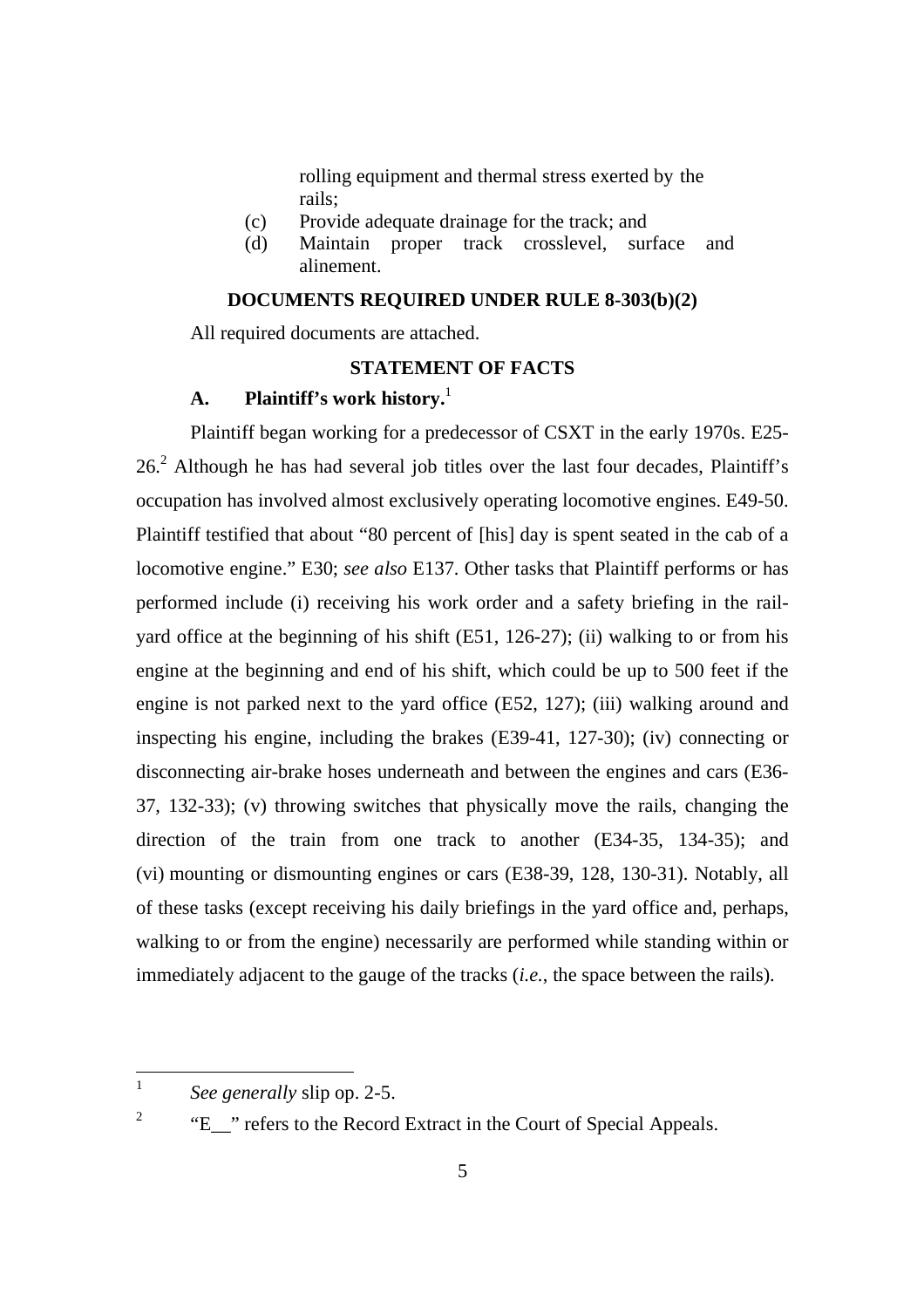### **B. Plaintiff's medical condition.<sup>3</sup>**

Plaintiff claims that his work in CSXT's rail yards caused him to suffer from bilateral osteoarthritis of the knees, a degeneration of the cartilage that coats the ends of his femur and tibia. *See* E160. Both of Plaintiff's medical experts admitted that osteoarthritis is very common in men Plaintiff's age irrespective of their employment (E96, 172, 174) and is directly associated with certain other health conditions that afflict Plaintiff, particularly obesity (E97, 175-78).

Although Plaintiff has had two arthroscopic surgeries, one on each knee (E43, 54), and expects to receive injections in his knees approximately every six months for the rest of his life (E44), at the time of trial he was not taking any pain medication other than Tylenol Arthritis, had no work restrictions, and had not missed a day of work in over two years (E54). Nevertheless, Plaintiff's treating physician, who performed his arthroscopic surgeries, stated that Plaintiff's condition would continue to deteriorate with age (E170-71)—Plaintiff was 59 at the time of trial—and that he would be "surprised" if Plaintiff were able to work for five more years (*id.*).

#### **C. Plaintiff's theory of liability.**

Depending on the location, CSXT's train tracks are supported by various materials that function to support the tracks (and the trains on those tracks), allow drainage, and provide a walking surface for workers. *See* E58-59. Crushed rock, or "ballast," is the most common support material. *See* E58. Ballast comes in two varieties. The first—which is called "large," "mainline," or "track" ballast consists of rocks that range from 0.75 to 2.5 inches in diameter. *See* E59, 61-62. The second—which is called "small," "yard," "walkway," or "walking" ballast consists of rocks that range from 0.375 to 1 inch in diameter. *See id.* Whereas large ballast is generally used wherever it is necessary to ensure stability of the track, small ballast is generally used to provide a walking surface in areas that are

3 *See generally* slip op. 5-6.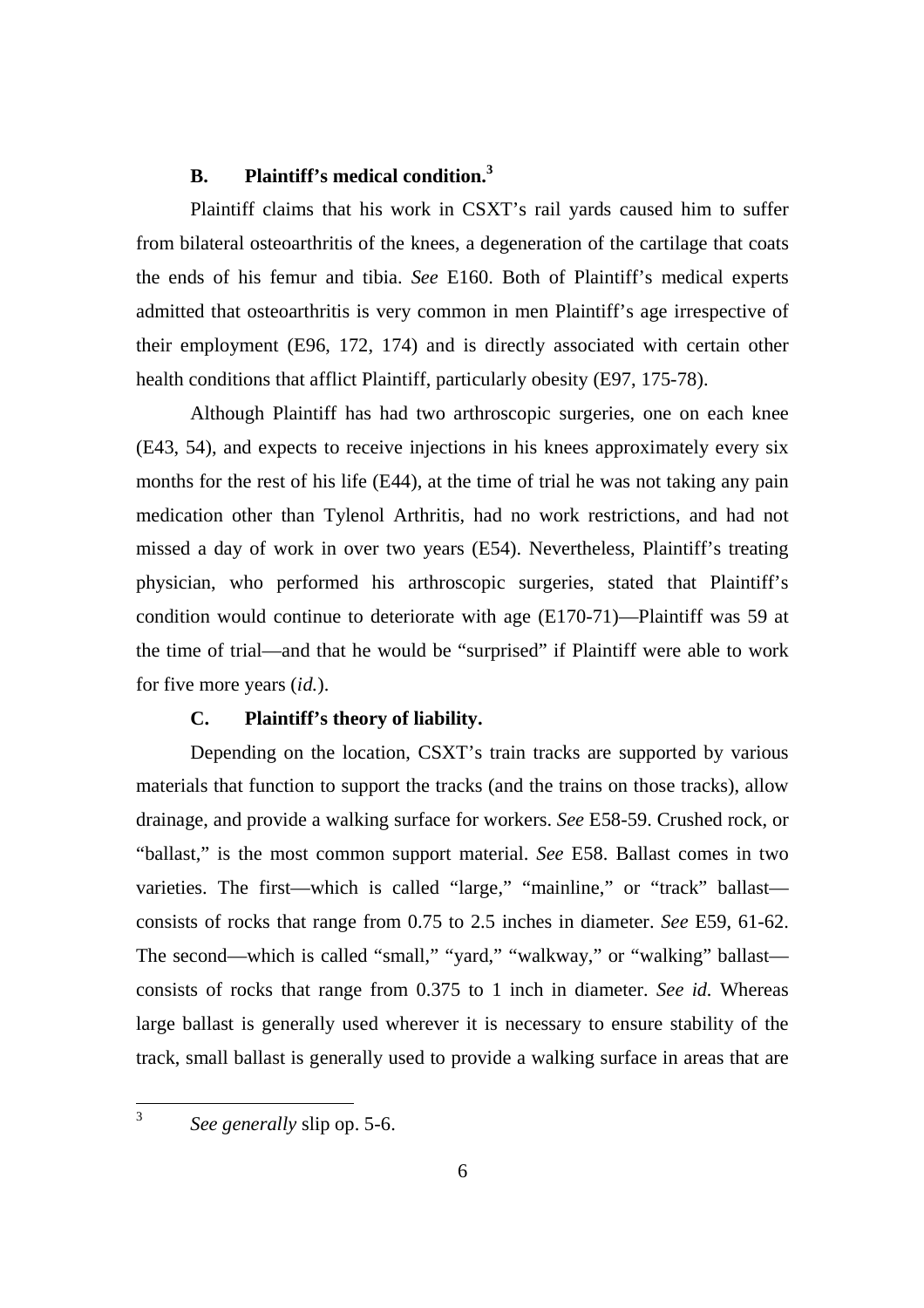separate from the track-support structure.

Plaintiff alleged that CSXT negligently used large rather than small ballast in the areas where he worked while performing the tasks described above. His experts opined that working on this large ballast placed stress on Plaintiff's knees and that repetition of these activities over the years caused Plaintiff's cartilage to degenerate. The experts called this the "cumulative trauma" or "microtrauma" theory of causation. *See* E163. Although there were disputes at trial with respect to (1) the amount and location of large ballast in CSXT's rail yards, (2) whether working on large ballast could cause Plaintiff's medical condition, and (3) whether CSXT knew or had reason to know that working on large ballast could cause such a condition, those disputes are not relevant to this petition.

#### **D. Proceedings below**

CSXT moved for summary judgment, arguing that Plaintiff's claim is precluded by federal law because the ballast on which he worked supported CSXT's tracks and thus was "covered" by the federal ballast regulation. E245-46 Judge Nance denied that motion, and the case proceeded to trial. The jury returned a verdict against CSXT and awarded economic damages of \$444,000 and noneconomic damages of \$1,335,000. It apportioned those damages to CSXT's negligence (70%), plaintiff's contributory negligence (20%), and other causes (10%). The court accordingly entered final judgment for Plaintiff in the amount of \$1,246,000.00—*i.e.*, 70% of \$1,779,000. The Court of Special Appeals affirmed.

### **REASONS FOR GRANTING PETITION FOR CERTIORARI**

As noted above, this petition presents the Court with an opportunity to address three crucial errors that have arisen in the Court of Special Appeals' recent FELA jurisprudence. Because the Court of Special Appeals' erroneous rulings have been repeated, each of these errors will, absent corrective action by this Court, recur in future FELA litigation in Maryland, and one may spread to other personal-injury contexts.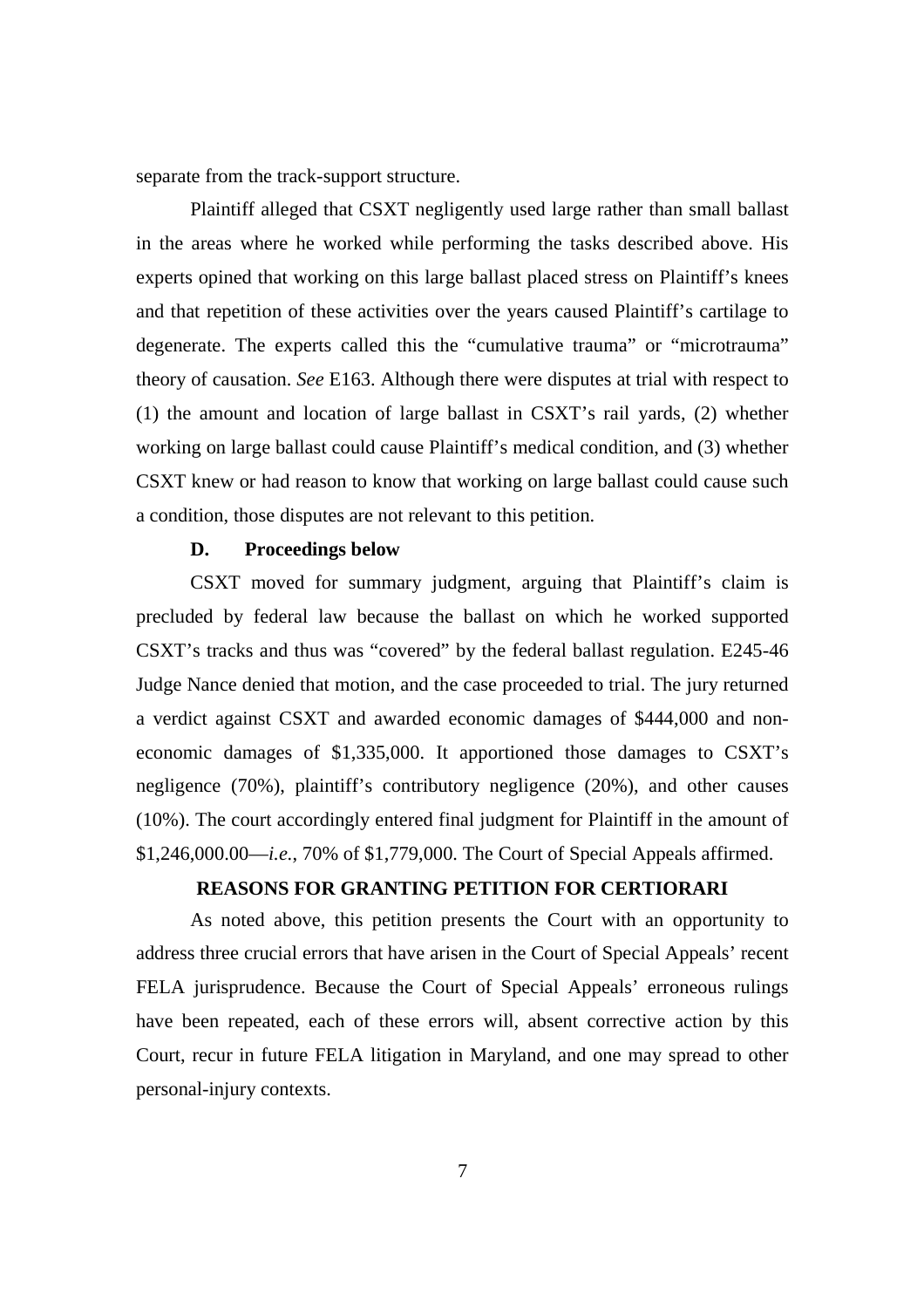The first error involves a question of regulatory interpretation: Does 49 C.F.R. § 213.103, the federal regulation governing the ballast used to support railroad tracks, apply within rail yards or, as the Court of Special Appeals held, only on the main line? If that regulation does apply in rail yards, then it precludes any claim based on the characteristics of the ballast that a railroad has chosen to support the track in its rail yards. As numerous courts have held, and as the relevant regulatory language plainly dictates, the federal ballast regulation applies to *all* tracks—including those in rail yards. Accordingly, the Court of Special Appeals' contrary conclusion (which is certain to be applied in future Maryland FELA litigation) should be corrected. Doing so would entitle CSXT to judgment. The evidence showed that all of the ballast on which Plaintiff worked was either within or immediately adjacent to the gauge of the tracks, which means that it necessarily performed a track-support function and that Plaintiff's FELA claim is therefore precluded by 49 U.S.C.  $\S$  20106(a)(2) because 49 C.F.R.  $\S$  213.103 covers the subject of track-supporting ballast. At the very least, CSXT is entitled to a new trial in which the jury is instructed to differentiate between work that was performed on track-supporting ballast (as to which any claim is precluded) and work that was performed on non-supportive ballast (as to which a claim could in principle be asserted).

The second error presented in this petition involves the aberrant "employee-friendly" methodology adopted by the Court of Special Appeals in FELA cases—an interpretive approach that finds no support in the statute and is directly contrary to the Supreme Court's recent decision in *Sorrell*, which instructed lower courts that the only advantages afforded FELA plaintiffs are those set forth in the explicit language of the statute. *Sorrell* plainly forecloses the thumb-on-the-scale methodology adopted by the Court of Special Appeals, under which the "remedial purpose" of FELA justifies a generalized preference for plaintiffs in all matters that might arise in a FELA action. Although that impermissibly one-sided interpretive methodology affected all aspects of the Court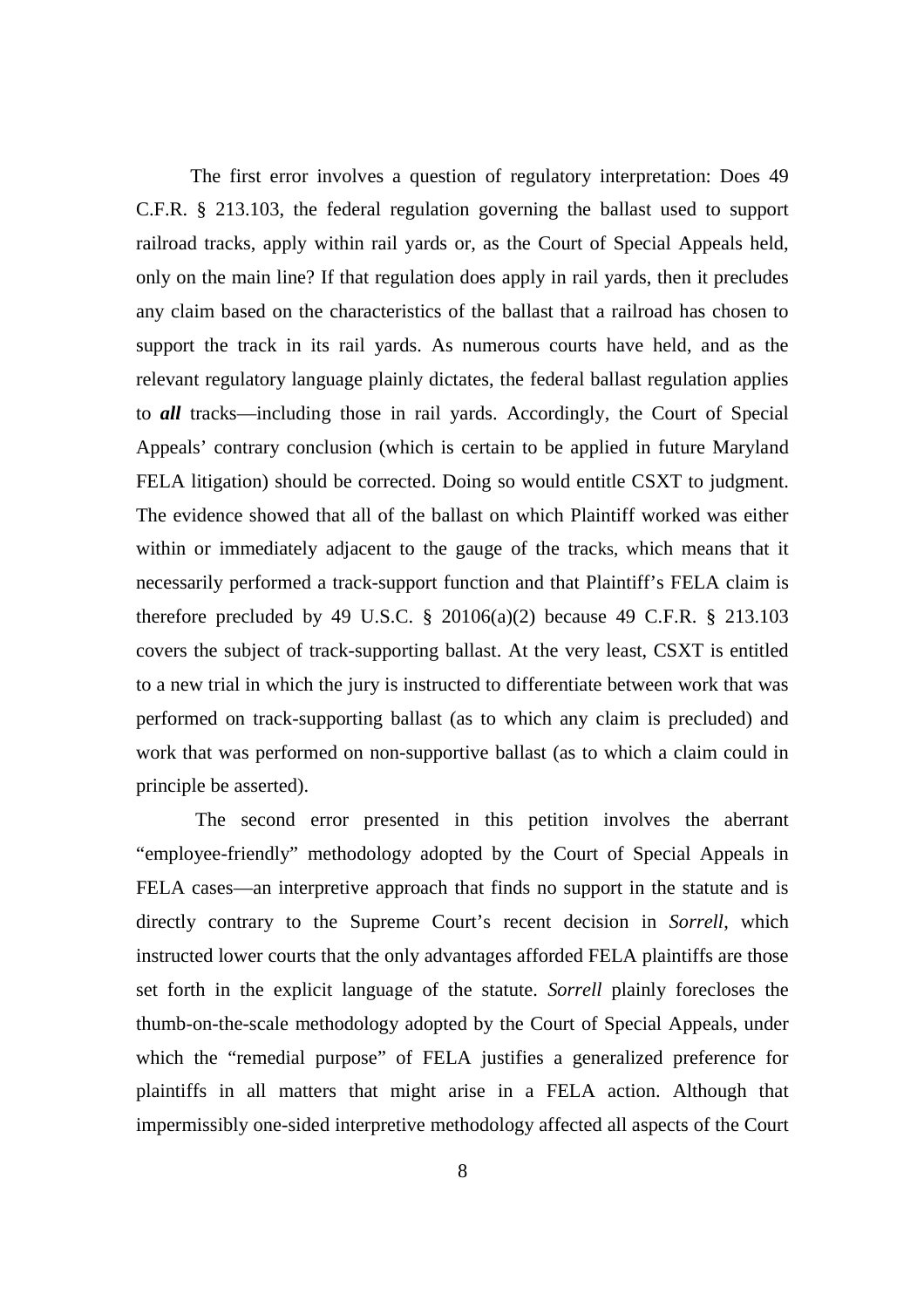of Special Appeals' decision in this case, the court's error is most evident in its rulings on two erroneous jury instructions given by Judge Nance. First, contrary to every other court to have considered the issue, the Court of Special Appeals held that Judge Nance did not err in instructing the jury on FELA's remedial purpose. Second, it held that an instruction on negligence per se, although improper, was harmless when evaluated under the "employee-friendly" standard of review that the Court mistakenly believed to be applicable. Thus, the Court of Special Appeals' ruling commits a fundamental interpretive error that will affect all future FELA litigation in Maryland, and condones underlying instructional errors by the Circuit Court that will likewise affect future FELA cases in Maryland.

The third error raised in this petition involves a recurring evidentiary issue that is both significant and not limited to FELA cases. Specifically, the Court of Special Appeals has created an evidentiary rule that allows any plaintiff who is or may become disabled to recover hundreds of thousands of dollars in unjustified "future lost income" damages simply by claiming that he would have worked for years longer than he in fact had intended to work before his injury. The Court of Special Appeals has insulated these unverifiable claims from refutation by repeatedly affirming Judge Nance's refusal to allow defendants to introduce objective evidence about typical work-life expectancies for employees in the relevant industry. Indeed, the rule adopted by the Court of Special Appeals has created a paradigmatic Catch-22: Defendants cannot cross-examine the plaintiff's economist about work-life expectancy data because the information is not yet in evidence, and defendants cannot get the information into evidence because they are prohibited from questioning the economist about it. This profoundly unfair distortion of the evidentiary picture presented to the jury on the issue of future economic loss is certain to be repeated again and again unless and until this Court intervenes.

In sum, as discussed in more detail below, each of the three issues presented in this petition has arisen in several recent Court of Special Appeals'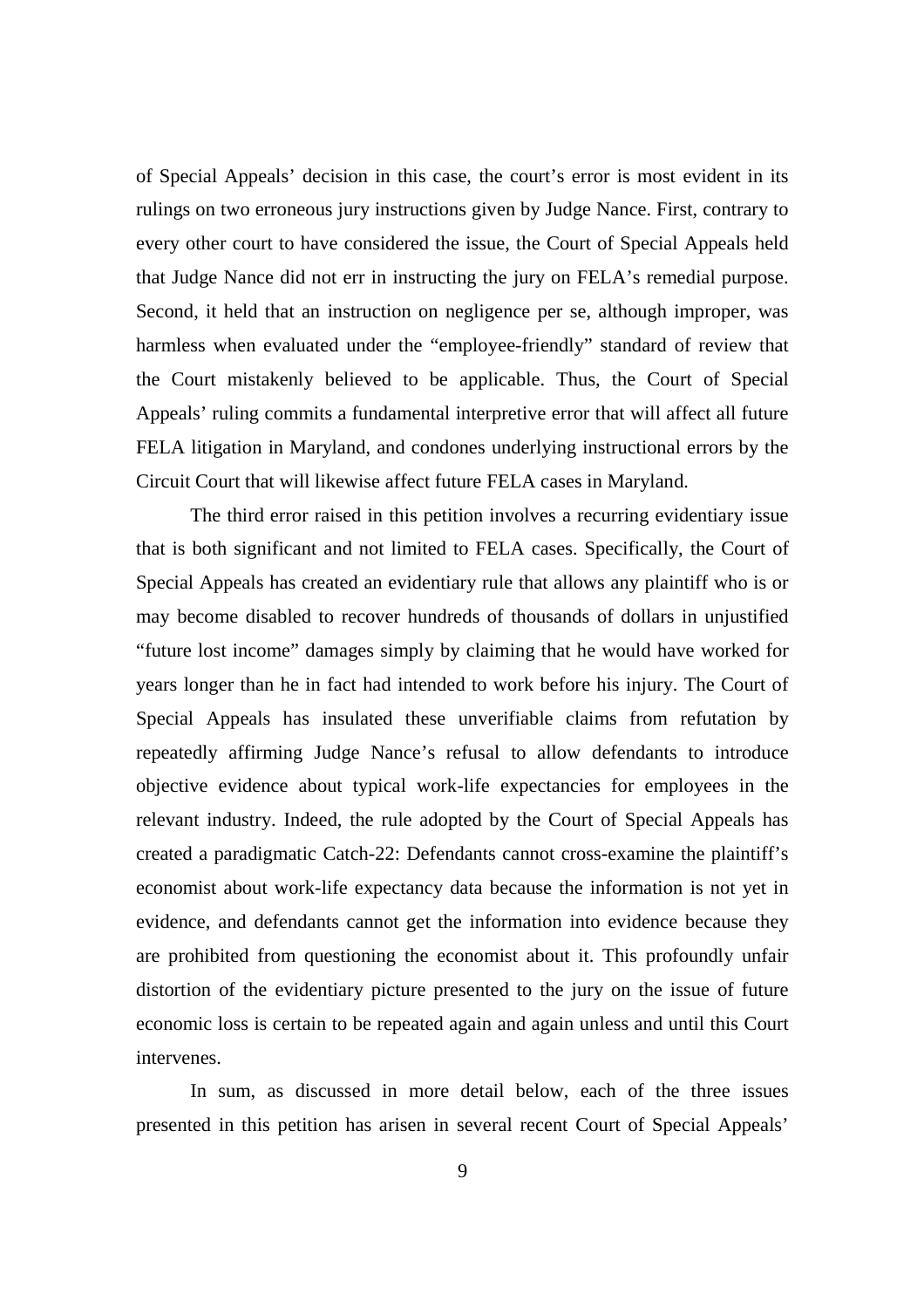decisions reviewing cases presided over by Judge Nance. The issues will continue to arise, and—absent intervention by this Court—the lower courts' errors will be perpetuated. It is time for this Court to act.

# **I. The Court Should Grant Certiorari To Clarify That The Federal Ballast Regulation Applies To All Tracks, Including Tracks Located In A Rail Yard.**

There is no dispute that the Federal Railroad Safety Act precludes a FELA claim if the Federal Railroad Administration ("FRA") has issued a regulation "covering the subject matter" of that claim. 49 U.S.C. § 20106(a)(2); *see Nickels v. Grand Trunk W. R.R.*, 560 F.3d 426, 430 (6th Cir. 2009); *Waymire v. Norfolk & W. Ry.*, 218 F.3d 773, 775-76 (7th Cir. 2000); *Lane v. R.A. Sims, Jr., Inc.*, 241 F.3d 439, 442-43 (5th Cir. 2001). The question presented in this case is narrow but important: Has the FRA issued a regulation covering the subject matter of ballast used to support track *in rail yards*? Or, stated differently, does the federal regulation that governs ballast used to support railroad track, 49 C.F.R. § 213.103, apply to *all* track, including that in rail yards, or only to track on the main line?

Although narrow, this question has already arisen in three recent Court of Special Appeals decisions: this case; *CSX Transportation, Inc. v. Miller*, 159 Md. App. 123, 858 A.2d 1025 (2004); and *CSX Transportation, Inc. v. Bickerstaff*, 187 Md. App. 187, 978 A.2d 760 (2007). And, given the Court of Special Appeals' erroneous conclusion that § 213.103 does not apply in rail yards, the issue—which this Court has yet to address—is sure to arise in future FELA litigation.<sup>4</sup> This

<sup>4</sup> To our knowledge, at least the following ballast cases currently are pending in Maryland courts: *Castillo v. Norfolk S. Ry.*, No. 24C11003985 (Cir. Ct. for Baltimore City); *Frasca v. Norfolk S. Ry.*, No. 24C11003970 (Cir. Ct. for Baltimore City); *Lydon v. Norfolk S. Ry.*, No. 24C11003925 (Cir. Ct. for Baltimore City); *Nelson v. CSX Transp., Inc.*, No. 24C10005316 (Cir. Ct. for Baltimore City); *Rolf v. CSX Transp., Inc.*, No. 24C11007476 (Cir. Ct. for Baltimore City); *Schaefer v. CSX Transp., Inc.*, No. 24C11007480 (Cir. Ct. for Baltimore City); *Yesker v. CSX Transp., Inc.*, No. 24C12000804 (Cir. Ct. for Baltimore City); *Zapora v. Norfolk S. Ry.*, No. 24C11005576 (Cir. Ct. for Baltimore City).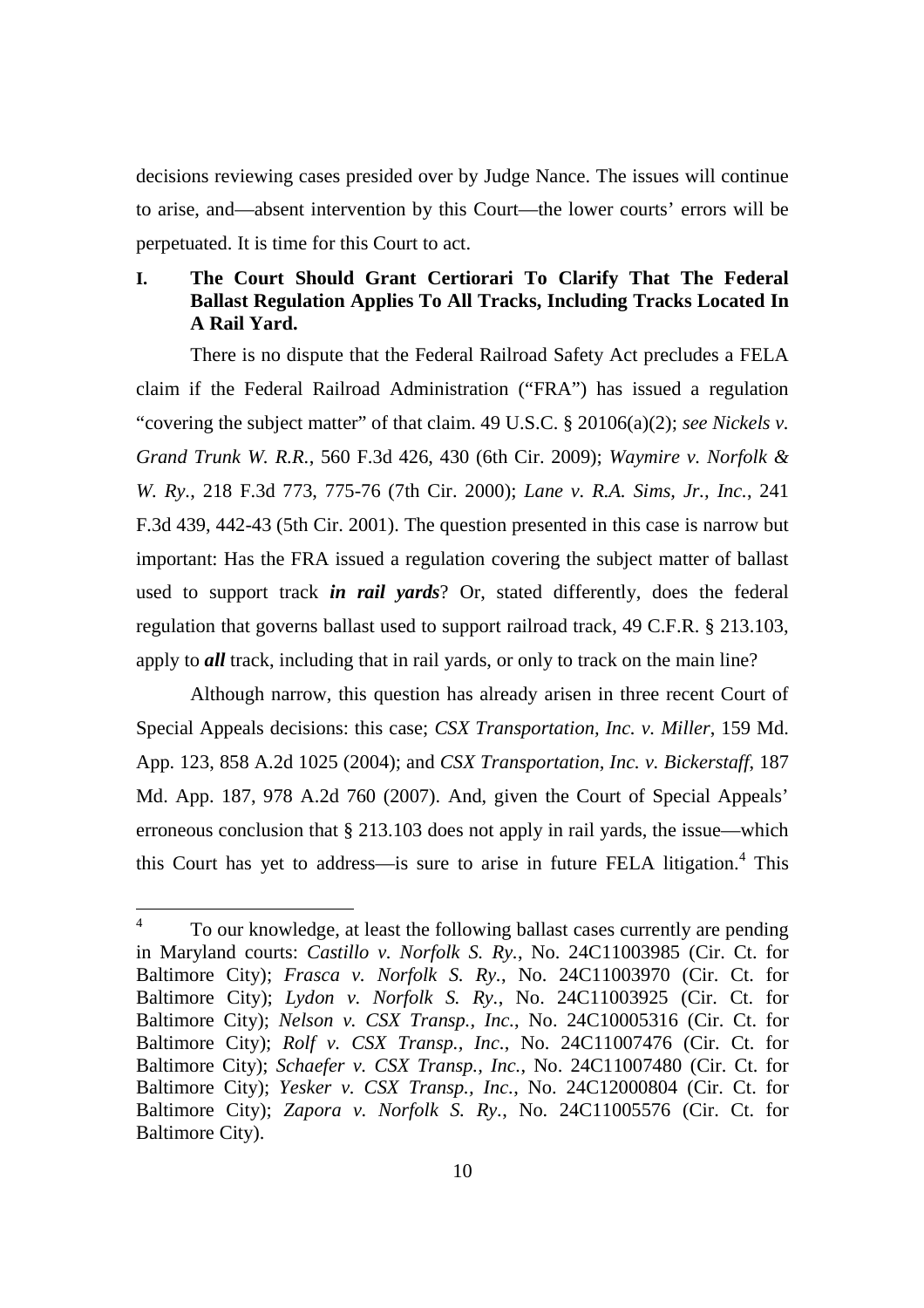Court's guidance, therefore, would resolve an important recurring issue in Maryland FELA litigation.

The relevant legal background is not in dispute: Congress has provided that the standards relating to railroad safety "shall be nationally uniform to the extent practicable." 49 U.S.C. § 20106(a)(1). Responsibility for developing uniform safety standards has been vested in the FRA, the expert agency most familiar with railroad operations. *See* 49 C.F.R. § 1.49(m). A regulation issued by the FRA expressly preempts any state-law claim "covering the [same] subject matter" as the regulation. 49 U.S.C. § 20106(a)(2)); *see also CSX Transp., Inc. v. Easterwood*, 507 U.S. 658, 664 (1993). Similarly, an FRA regulation precludes a FELA claim whenever the "subject matter" of the FELA claim is "covered" by an FRA regulation. *See Nickels*, 560 F.3d at 430; *Waymire*, 218 F.3d at 775-76; *Lane*, 241 F.3d at 442-43.

The FRA's pertinent regulation, 49 C.F.R. § 213.103, covers the subject of ballast used to support railroad track. *See* pages 4-5, *supra*. Section 213.103 requires that ballast used to support track satisfy four specific functional requirements (each of which is further detailed in other FRA regulations). Given the tremendous variation in local conditions that might affect track stability, the regulation leaves the choice of which ballast to use in a particular location "to the railroads' discretion so long as the ballast performs the enumerated support functions." *Nickels*, 560 F.3d at 431.

Recognizing this regulatory structure, many courts have concluded that the FRA ballast regulation "substantially subsumes" the subject of—and therefore precludes—FELA claims, such as Plaintiff's, that are based on the size of the ballast used by the railroad. *See, e.g.*, *Nickels*, 560 F.3d at 433; *Brenner v. Consol. Rail Corp.*, 2011 WL 1474296, at \*6-\*7 (E.D. Pa. Apr. 18, 2011); *Kresel v. BNSF Ry.*, 806 F. Supp. 2d 786, 794-95 (D. Minn. 2011); *Potrykus v. CSX Transp., Inc.*, 2010 WL 2898782, at \*3 (N.D. Ohio July 21, 2010); *McCain v. CSX Transp., Inc.*, 708 F. Supp. 2d 494, 504 (E.D. Pa. 2010); *Crabbe v. Consol. Rail Corp.*, 2007 WL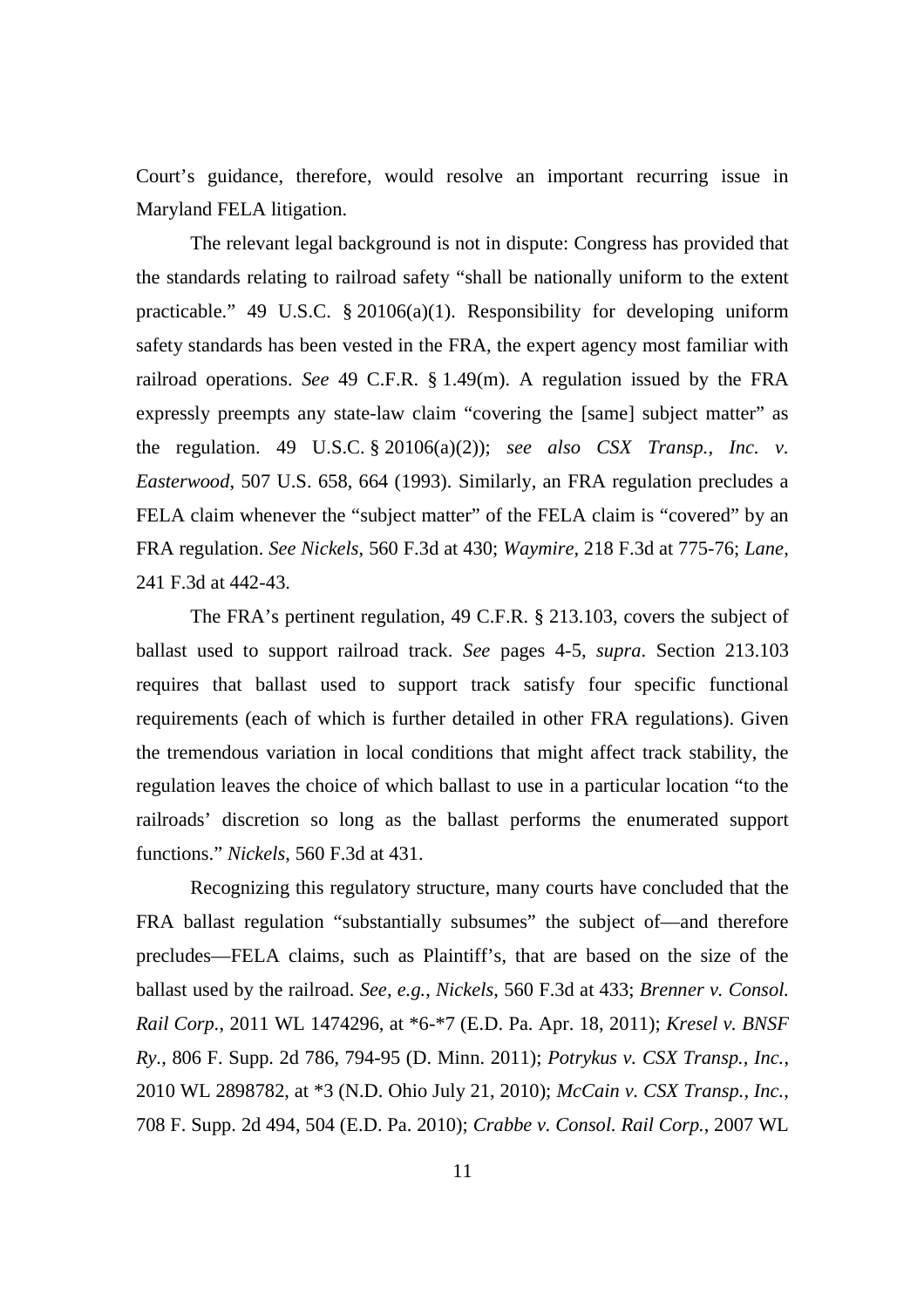3227584, at \*4 (E.D. Mich. Nov. 1, 2007); *Ferra v. Canadian Nat'l/Ill. Cent. R.R.*, 2007 U.S. Dist. LEXIS 88457, at \*18 (E.D. Mich. May 4, 2007); *Cogburn v. CSX Transp., Inc.*, 2009 WL 6921363 (Fla. Cir. Ct. Apr. 22, 2009); *Norris v. Cent. of* Ga. R.R., 635 S.E.2d 179, 182-84 (Ga. Ct. App. 2006).<sup>5</sup>

The Court of Special Appeals correctly concluded that "the plain language of 49 C.F.R. § 213.103 demonstrates that the regulation applies to ballast used for track support" (slip op. 22) and appeared to agree with the courts in other jurisdictions that "have consistently held that FELA claims concerning ballast used for track support are precluded by 49 C.F.R. § 213.103" (*id.* at 23-24). Inexplicably, however, the Court of Special Appeals held that the regulation neither "'covers [n]or 'substantially subsumes' the issue of ballast used in rail yards" (*id.* at 22) and, based on that erroneous legal determination, held that "whether reviewing the plain language of 49 C.F.R. § 213.103, the legislative history of the regulation, or relevant case law, FELA claims involving the use of ballast in rail yards and walkways are not precluded by 49 C.F.R. § 213.103." *Id.* at 24.

Although the Court of Special Appeals was correct that the regulation does not cover ballast used for walkways that are entirely separate from the tracksupport structure, it was mistaken that § 213.103 does not cover ballast that performs a track-support function when the track at issue is located in a rail yard.<sup>6</sup>

<sup>5</sup> Some courts have concluded that 49 C.F.R. § 213.103 does not preclude such claims, typically on the (factually erroneous and legally irrelevant) ground that § 213.103 is concerned only with track stability and not employee safety. *See, e.g.*, *Elston v. Union Pac. R.R.*, 74 P.3d 478, 488 (Col. Ct. App. 2003); *Grimes v. Norfolk S. Ry*, 116 F. Supp. 2d 995, 1002-03 (N.D. Ind. 2000). CSXT is not aware of any court, other than the Court of Special Appeals, that has held that § 213.103 does not apply to track in rail yards.

<sup>6</sup> The dispositive issue is whether the ballast in question affects track structure, not the location of the track structure involved. Claims arising from ballast used for walkways that do not affect track structure may proceed, whether those walkways are in rail yards or on the main line; conversely, claims arising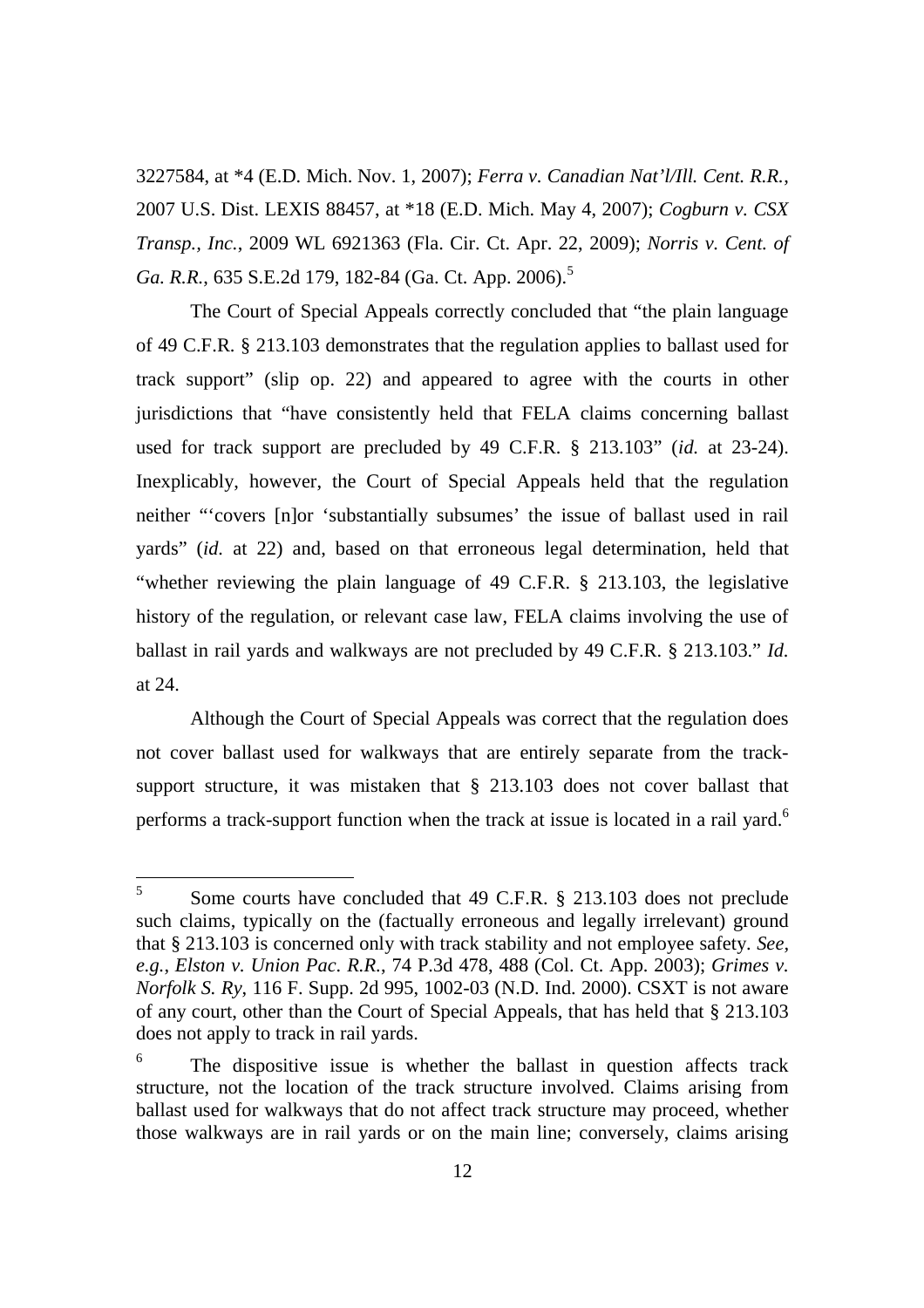The relevant federal regulations leave no doubt that § 213.103 covers all tracksupporting ballast, regardless of its location.

#### **A. The FRA ballast regulation applies to all track.**

Section 213.103, like all FRA track-safety regulations, "applies to *all* standard gage track in the general railroad system of transportation." 49 C.F.R. § 213.3(a) (emphasis added); *see also* 49 C.F.R. § 213.1(a) (similar). As the FRA has explained, the term "general railroad system of transportation" "refers to the network of standard gage track over which goods may be transported throughout the nation." 49 C.F.R. Pt. 209, App. A. That plainly includes both main-line track and track within rail yards. Accordingly, as the Sixth Circuit has held, the FRA ballast "regulation … makes no distinction between mainline and secondary track; it provides that '*all* track shall be supported by material'" that meets the specified criteria. *Nickels*, 560 F.3d at 431 (quoting 49 C.F.R. § 213.103) (emphasis in original).

In sum, the critical inquiry is whether the ballast in question performs a track-support function, not whether it is located on the main line or in a rail yard. If the material supports track, then it is covered by the regulation, and FELA actions based on the size of ballast used by the railroad are precluded, wherever that track is located. There is nothing in the statute, regulations, or legislative history to suggest that § 213.103 does not apply to ballast that is used to support track in rail yards.

The significance of the Court of Special Appeals' contrary ruling cannot be overstated. If sustained, it could have a significant adverse impact on railroad safety, because it purports to exempt rail yards from federal track-safety regulations. If rail yards fall outside the scope of the federal track-safety regulations, as the Court of Special Appeals held, then a railroad could, for example, select ballast for use in its rail yards without any regard for the track-

from ballast that affects track structure are precluded, no matter where the track in question is located.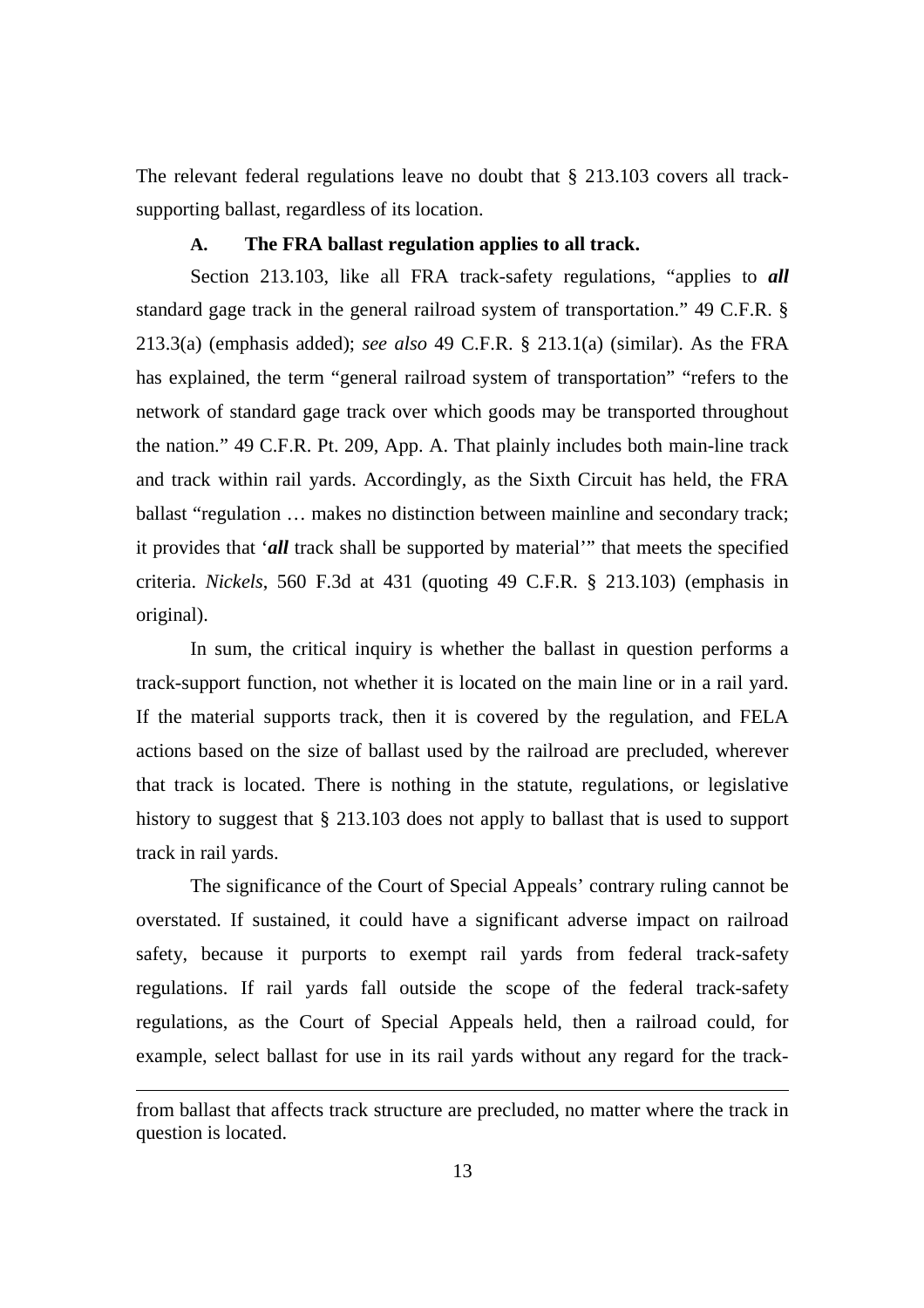support requirements set forth in § 213.103, a potentially disastrous result that could cause train derailments or other deadly accidents that the track-safety regulations are intended to prevent. Accordingly, the Court of Special Appeals' rule, which erroneously excludes rail yards from the scope of 49 C.F.R. § 213.103, should be corrected.

#### **B. Plaintiff's claims are precluded in whole or in part.**

Once the Court of Special Appeals' mistaken interpretation of federal regulations is corrected, CSXT will be entitled to judgment in this case. That is because the undisputed evidence at trial showed that the ballast on which Plaintiff worked serves a track-support function. It is true that the Court of Special Appeals stated, *sua sponte*, that CSXT "did not present evidence at trial supporting its broad claim that ballast in rail yards … provides track support." Slip op. 24. But CSXT never argued that *all* ballast in rail yards provides track support, and Plaintiff never contested that the ballast on which he worked in CSXT's rail yards—which is the only ballast at issue here—provides track support. Indeed, Plaintiff's own expert testified that "[b]allast [that] is directly underneath the track or within the gauge of the track" and "[b]allast that's immediately adjacent to the track" both "*support the track structure*." E79 (emphasis added). By his own admission, when he was not physically in the locomotive (which was the vast majority of the time), Plaintiff's work duties were of the sort that required him to be either within the gauge of the tracks or immediately adjacent to the tracks:

- Throwing the switches that physically move the rails that enable trains to move from one track to another. E34-35. Those switches necessarily are located immediately adjacent to the rails that they move. Indeed, such switches properly are considered a part of the track. *See* 49 C.F.R. § 213.135.
- Coupling air hoses "between the cars and engines that supply air … to apply the brakes," a task that required Plaintiff to place "one foot … inside the rail and one foot … outside of the rail." E36-37.
- Walking around and inspecting engines, including the brakes underneath the engine (E39-41), which necessarily occurred while standing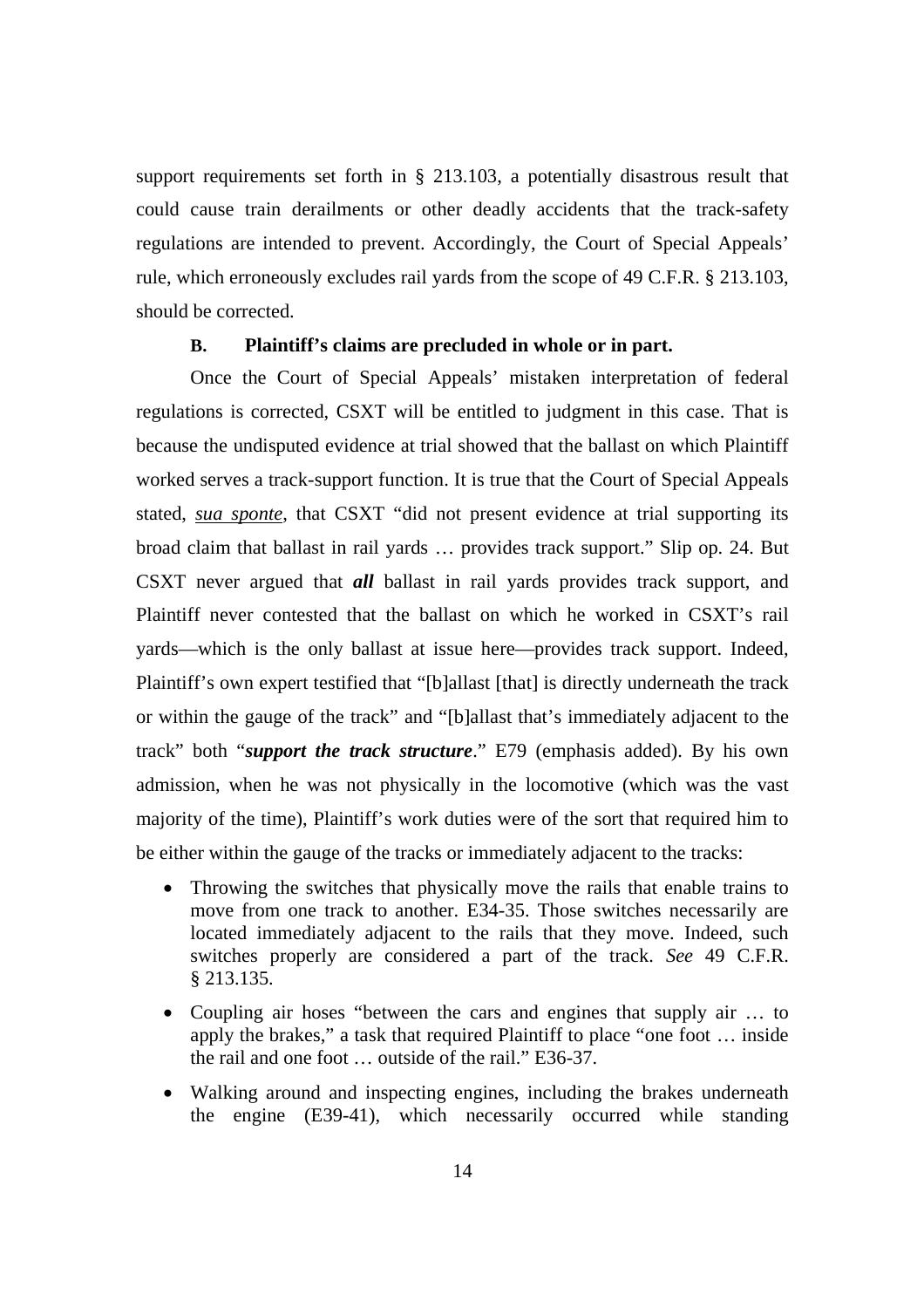immediately adjacent to the track (or within the gauge of the track when crossing in front of or behind an engine).

• Mounting or dismounting an engine or car (E38-39), which necessarily occurred while standing immediately adjacent to the track because the engine or car is sitting on the track.

Consistent with Plaintiff's own testimony, Plaintiff's expert described Plaintiff as walking "along the tracks or between the tracks." E79.

Thus, the record contains clear, undisputed evidence—from Plaintiff and his expert—that the ballast at issue here (*i.e.*, the ballast on which Plaintiff worked) "provides track support as required by 49 C.F.R. § 213.103." Slip op. 24. Plaintiff's claim is therefore precluded under 49 U.S.C. § 20106(a)(2), and CSXT is entitled to judgment. *See Nickels*, 560 F.3d at 431.

Alternatively, if the Court were to conclude that there is some evidence that Plaintiff spent a non-trivial amount of time on ballast that does not support track, then CSXT would at the very least be entitled to a new trial in which the jury is instructed that it may impose damages only for injuries caused by working on nonsupportive ballast.

# **II. The Court Should Grant Certiorari To Correct The Court Of Special Appeals' Erroneous Belief That FELA Requires Application Of An "Employee-Friendly" Standard Of Review.**

In *Sorrell*, the Supreme Court held that FELA abrogated the common law only to the extent made explicit by the text of the statute. The Court explained that, while "FELA was indeed enacted to benefit railroad employees, as the express abrogation of such common-law defenses as assumption of risk, the contributory negligence bar, and the fellow servant rule make clear, … [i]t does not follow … that this remedial purpose requires us to interpret every uncertainty in the Act in favor of employees." *Id.* at 171 (citing *Rodriguez v. United States*, 480 U.S. 522, 526 (1987) (per curiam) ("[i]t frustrates rather than effectuates legislative intent simplistically to assume that *whatever* furthers the statute's primary objective must be the law")). The Court then rejected the plaintiff's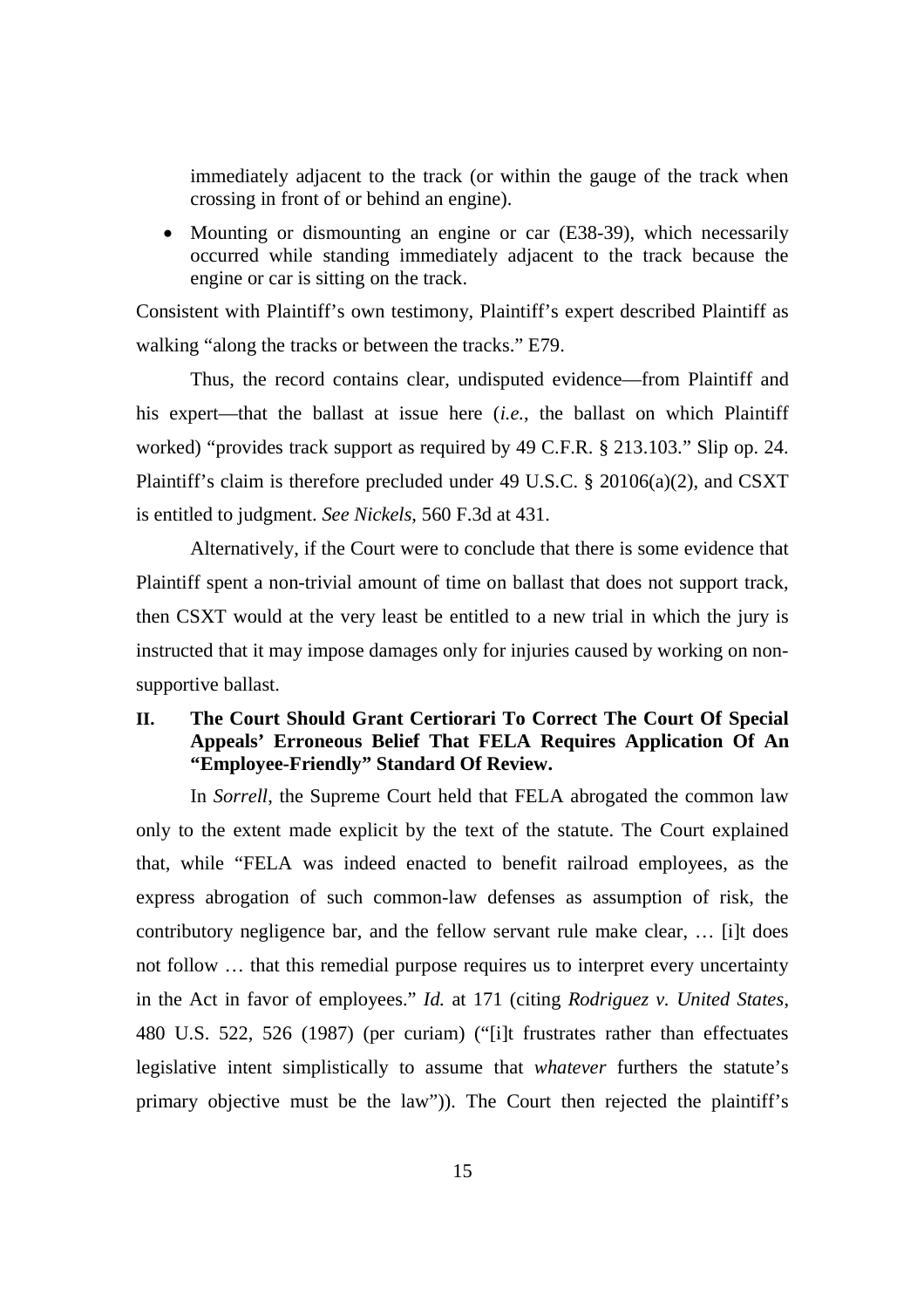contention that FELA's remedial purpose justified a more plaintiff-friendly standard for contributory negligence, noting that "FELA's text does not support [that] proposition ..., and the statute's remedial purpose cannot compensate for the lack of a statutory basis." *Id.* In other words, except to the extent that the statutory text expressly modifies the common law, an action under FELA is not different from any other negligence action.

The interpretive framework adopted by the Court of Special Appeals here and in other recent FELA cases is directly contrary to *Sorrell*. In its opinion here, the court began its analysis by declaring that "FELA cases have a different standard of review than common law negligence cases." Slip op. 11. According to the court, "an 'employee-friendly standard of review' is applied in FELA cases," which "'call[] for an interpretive approach that is significantly different from that which ordinarily prevail [sic] [] in a suit for common law negligence.'" *Id*. at 11- 12 (quoting *Norfolk S. Ry. v. Tiller*, 179 Md. App. 318, 324, 944 A.2d 1272, 1276 (2008) (alterations in original)). Compounding these errors—which have no basis in the statutory language—the court concluded that, "[g]iven this employeefriendly standard of review and liberal construction, … 'it is not hard to figure out who wins the ties and who gets the benefit of the close calls'" in a FELA case. *Id.* at 12 (quoting *Miller*, 159 Md. App. at 145, 858 A.2d at 1038).

That, however, is precisely the type of interpretive mindset rejected by the Supreme Court in *Sorrell.* Under *Sorrell*, courts may not tilt the playing field in favor of FELA plaintiffs in this way. The only departures from generally applicable common-law principles authorized by FELA are those mandated by statutory language that explicitly alters the otherwise applicable rule. *See Sorrell*, 549 U.S. at 165-66 ("Absent express language to the contrary, the elements of a FELA claim are determined by reference to the common law.").<sup>7</sup>

When Congress "abolished the fellow servant rule, rejected contributory negligence in favor of comparative negligence, prohibited employers from contracting around the Act, and abolished the assumption of risk defense" in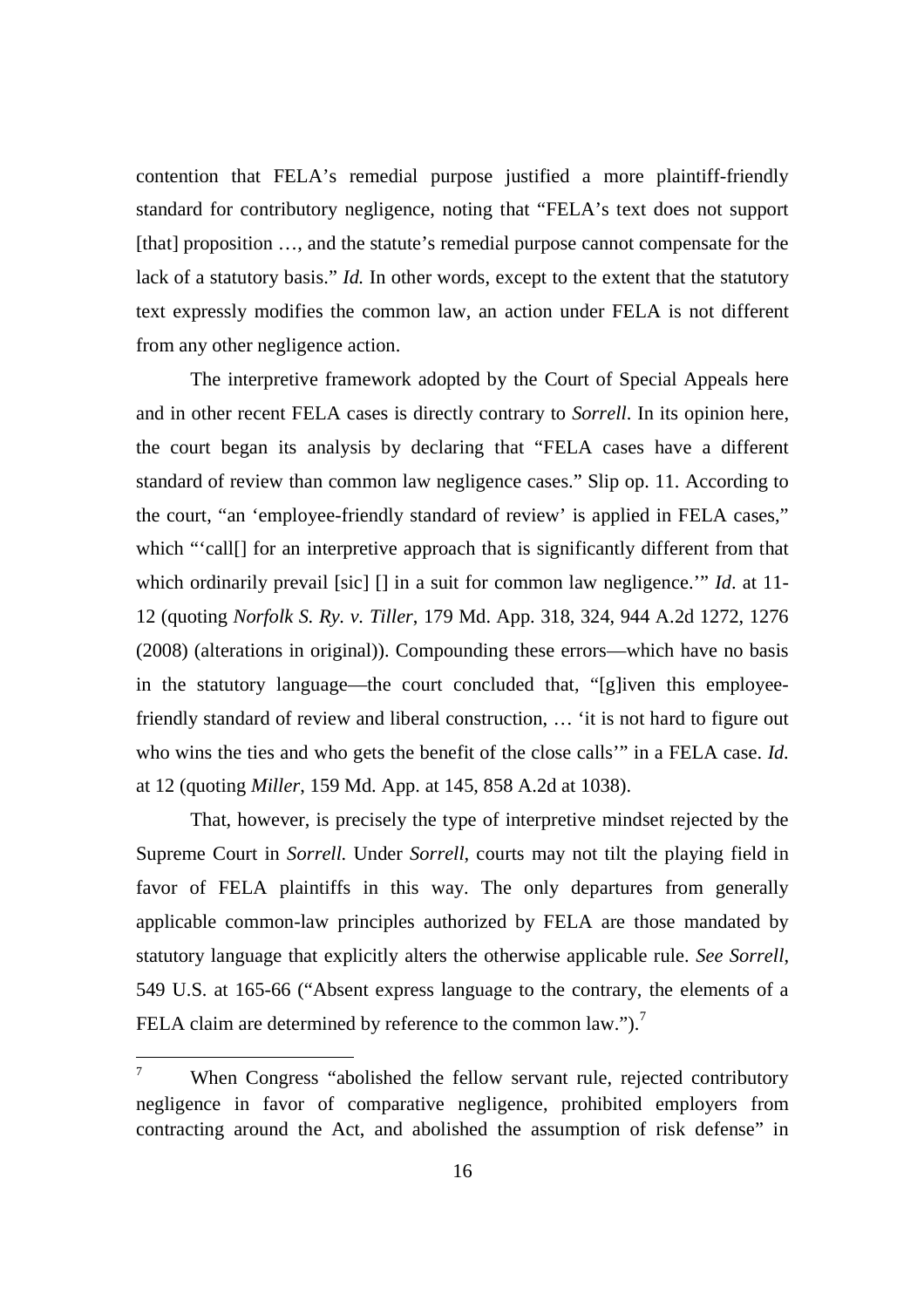The Court of Special Appeals' mistaken assumption that it must bend over backward to facilitate Plaintiff's recovery simply because he sued under FELA is reason enough for this Court to grant review. And the fact that this mistaken assumption influenced the Court of Special Appeals' consideration of two jury instructions given by Judge Nance makes the case a particularly good one in which to do so.

In the first of those instructions, Judge Nance—over CSXT's objection (E145)—instructed the jury on FELA's history and purpose, telling the jurors:

For your understanding, if you would please, is that the Federal Employers Liability Act was, in fact, enacted back in 1908 …. The reason, if you will, is not as much of a debate in this case, but it was *in recognition of the dangers involved in railroad work and to alleviate the harsh results imposed by the results thereof*.

E141 (emphasis added). As the Fourth and Ninth Circuits have held, informing the jury about the purpose of FELA is improper. *See Cummings v. Amtrak Nat'l R.R. Passenger Corp.*, 199 F.3d 1331, 1999 WL 980362, at \*1 (9th Cir. 1999) ("Neither the statutory purpose nor the congressional intent is relevant to [plaintiff's] FELA claim."); *Stillman v. Norfolk & W. Ry.*, 811 F.2d 834, 838 (4th Cir. 1987) ("[W]e can see no reason why it would be either necessary or appropriate for the jury to hear an argument about Congress's intent in enacting [FELA]."); *see also Johnson v. Union Pac. R.R.*, 2007 WL 2914886, at \*7 (D. Neb. Oct. 4, 2007) (an instruction on the purpose of FELA "will not assist the jury in understanding its current task of applying the law as instructed to the facts proven at trial" but may instead "confuse the jury and be unduly prejudicial").

Rejecting these precedents, the Court of Special Appeals held that Judge Nance's instruction was proper because it did not "give rise to an implication that the jury was required to rule in favor of appellee." Slip op. 47. But, of course, an

FELA cases (*Sorrell*, 549 U.S. at 168), it did so expressly. *See Consol. Rail Corp. v. Gottshall*, 512 U.S. 532, 542-43 (1994) (citing 45 U.S.C. §§ 53-55).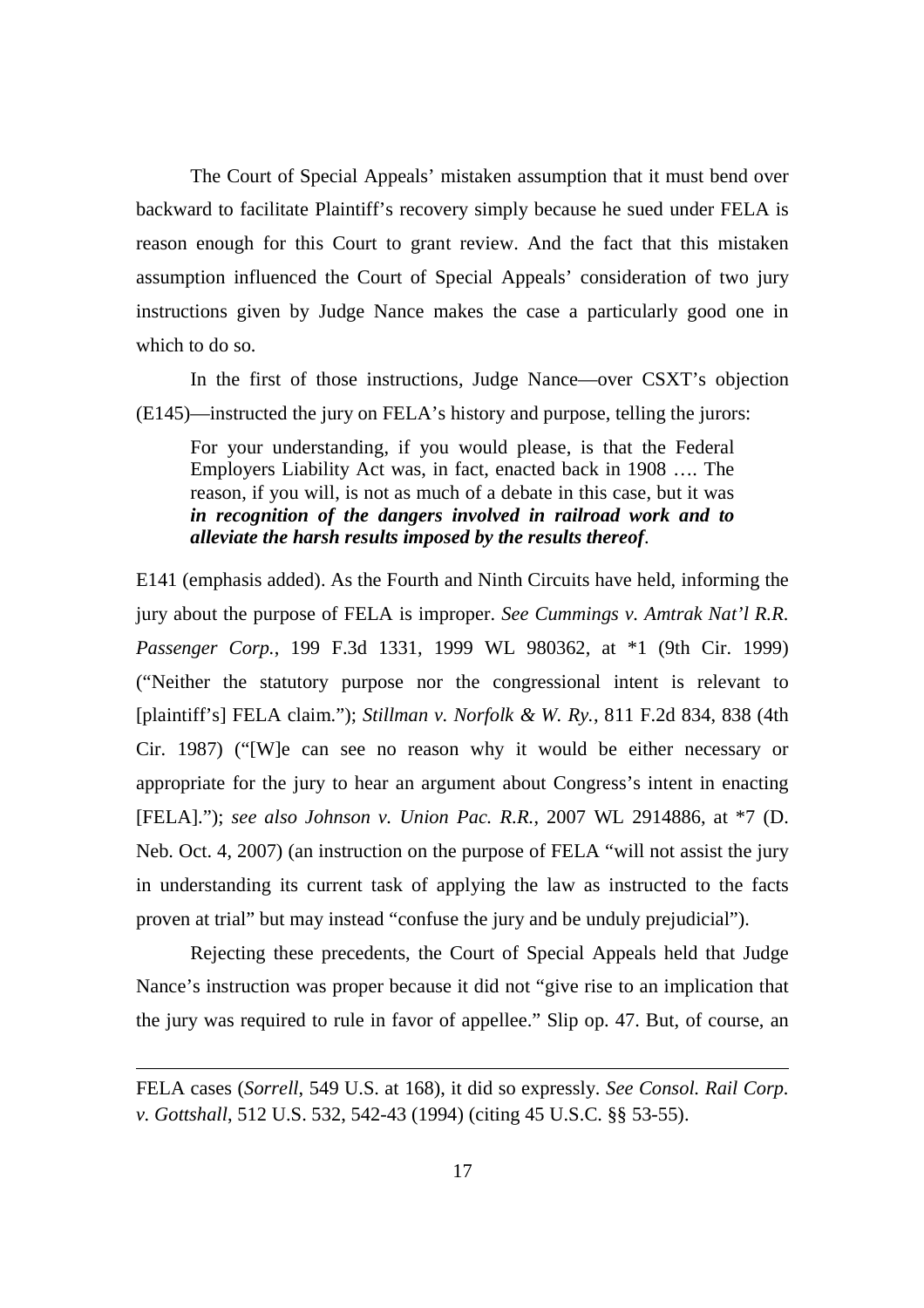instruction can constitute reversible error even if it does not compel a verdict for one side. *See, e.g.*, *Barksdale v. Wilkowsky*, 419 Md. 649, 655-65, 20 A.3d 765, 768-74 (2011). Here, there was no legitimate reason to inform the jury about FELA's purpose or the historical context in which it was enacted, and neither Plaintiff nor the Court of Special Appeals even purported to identify one. But, by giving this otherwise-pointless instruction, Judge Nance conveyed to the jurors that, under FELA, they should endeavor to compensate Plaintiff because railroad work is dangerous and imposes "harsh results" on employees.

Both the employee-friendly bias conveyed by Judge Nance's instruction and the Court of Special Appeals' permissive attitude on appeal, which led the court to condone that instruction without considering its lack of legitimate purpose and its unfairly prejudicial effect, violate the Supreme Court's directive in *Sorrell*. If the decision is not overturned, this erroneous instruction likely will be requested and given in every future FELA case—certainly ones over which Judge Nance presides. Accordingly, review is warranted now to put a stop to this unnecessary and prejudicial practice.

In the second of the two instructions, Judge Nance—again over CSXT's objection (E145)—told the jury that

the violations of the statute which [are] caus[ally] related to the injury in question may be considered by you as evidence of negligence. If you find from the evidence that there was a violation of the statute which is caus[ally] related, you may consider such violation as evidence of negligence.

E143. The Court of Special Appeals agreed with CSXT that it was error to give this instruction because there was no evidence of a statutory violation. Slip op. 48- 49. Nevertheless, the court found the error to be harmless, reasoning that "the standard of review in FELA cases is an employee-friendly standard" and "[a]ny close calls or ties should be awarded to the employee's benefit." *Id.*; *see also id.* at 49 n.17 (distinguishing this Court's opinion in *Barksdale* on the ground that "FELA cases involve a different standard of review than common law negligence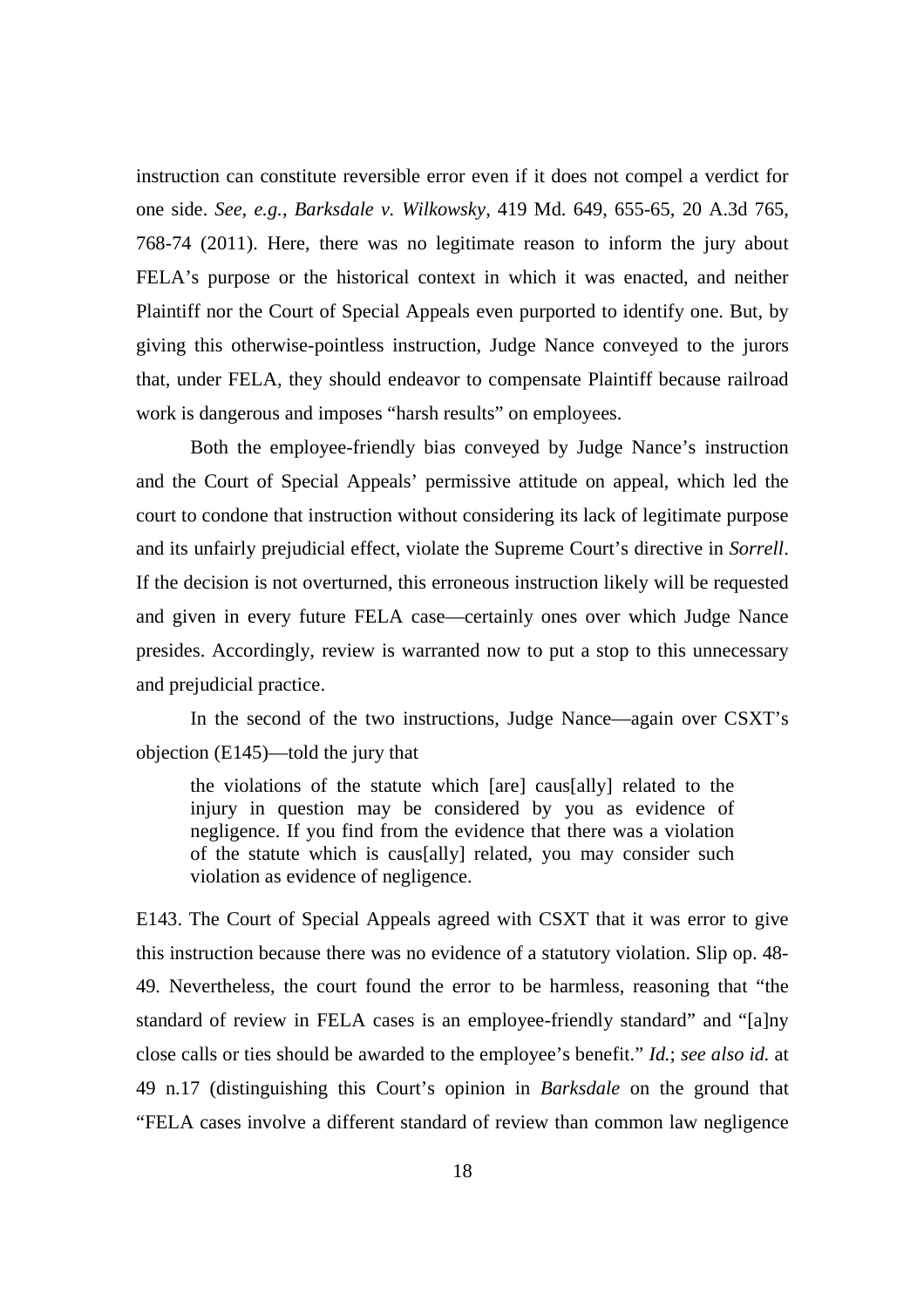cases"). This deviation from the otherwise applicable standard of review on appeal finds no basis in FELA's text. It is, therefore, a direct violation of *Sorrell* that, without more, warrants correction by this Court.

Moreover, if the Court of Special Appeals had applied the correct, evenhanded standard of review, it would have concluded that the improper negligenceper-se instruction was not a harmless error. Plaintiff's expert opined at length that, by using large ballast in its rail yard, CSXT had violated ballast standards promulgated by industry organizations. *See, e.g.*, E62-66, 70-78. Although the alleged violation was of industry rather than statutory standards, lay jurors can hardly be expected to discern that legal distinction or recognize that it matters for purposes of the erroneous instruction. On the contrary, if the jury credited the expert's testimony, it could well have believed that it was entitled to "consider such violation as evidence of negligence" (E143), an erroneous conclusion that effectively relieved Plaintiff of his burden to prove that CSXT was negligent. Thus, far from harmless, the erroneous instruction was "misleading or distracting for the jury, and permit[ted] the jury members to speculate about inapplicable legal principles." *Barksdale*, 419 Md. at 669, 20 A.3d at 177.

Moreover, the two instructions at issue here had an obvious synergistic effect. The jury could have concluded that, because FELA is intended to alleviate the dangerous conditions of railroad employment, any such supposed condition including the ballast that Plaintiff criticized here—is a violation of the statute and, because a violation of the statute constitutes negligence, Plaintiff need only prove that his injury was caused by walking on that ballast to recover under FELA.

The Court should grant certiorari to correct the Court of Special Appeals' mistaken assumption that FELA actions require a systematic bias in favor of plaintiffs. Without guidance from this Court, the Court of Special Appeals' methodological error will continue to color its review of every FELA case that comes up on appeal, and will mislead trial courts attempting to interpret and apply

 $\mathcal{L}$  and  $\mathcal{L}$  are the set of the set of the set of the set of the set of the set of the set of the set of the set of the set of the set of the set of the set of the set of the set of the set of the set of the set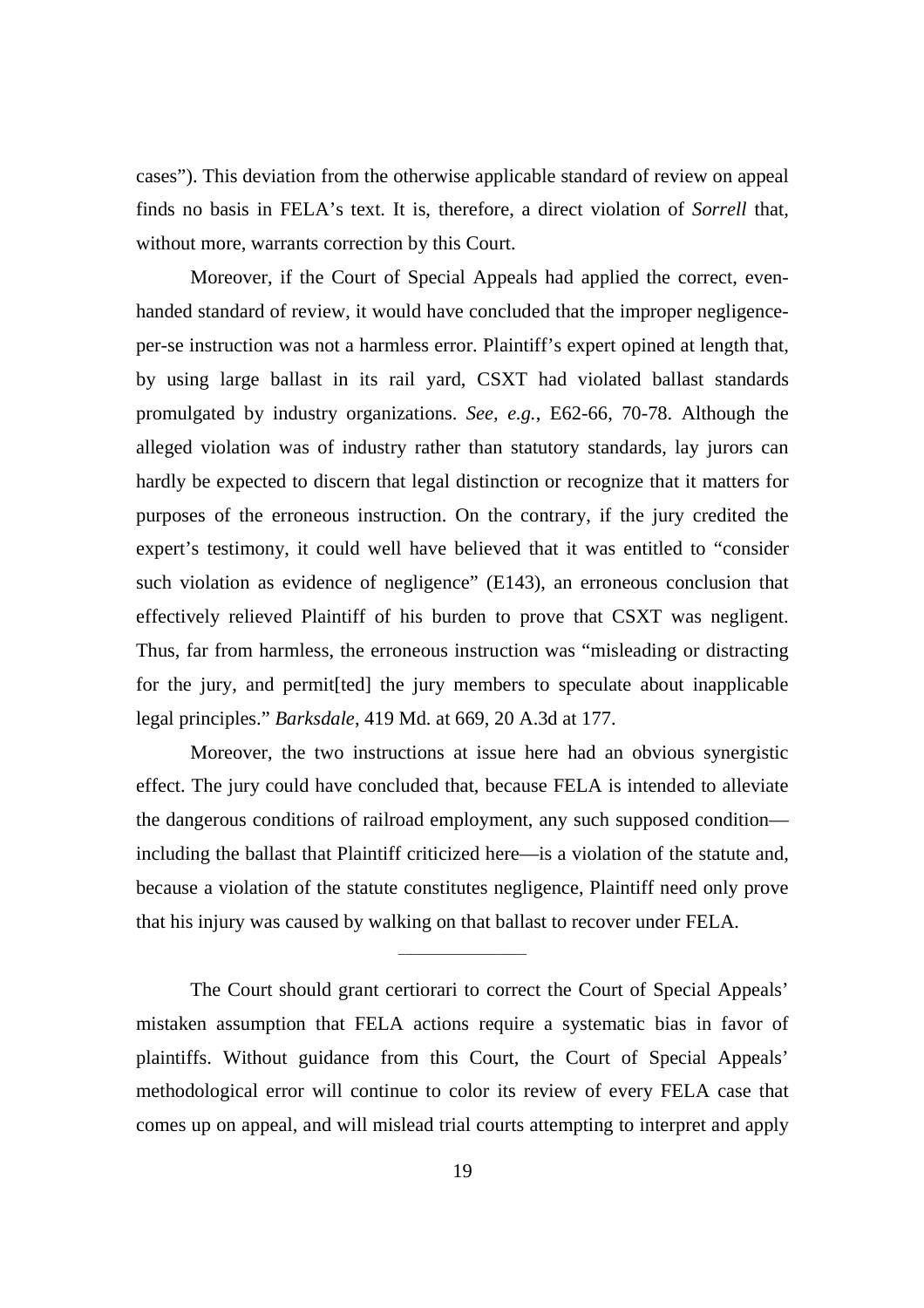FELA in individual cases. The Court also should grant certiorari to correct the specific instructional errors that the Court of Special Appeals authorized under that mistaken standard.

# **III. The Court Should Grant Certiorari To Correct The Evidentiary Regime Established By The Court Of Special Appeals, Which Enables Plaintiffs To Claim Years Of Unjustified Future Lost Income Without Fear Of Effective Cross-Examination.**

This Court has stated that "recovery of damages based on future consequences of an injury may be had … if such consequences are *reasonably probable or reasonably certain to occur*." *Johns Hopkins Hosp. v. Pepper*, 346 Md. 679, 695, 697 A.2d 1358, 1366 (1997) (emphasis added; internal quotation marks omitted; omission in original). Accordingly, when a plaintiff claims that he is or will become permanently unable to work because of an injury, he can receive future economic damages to compensate for the income he would have been "reasonably probable or reasonably certain" to earn had he not been injured. To quantify such damages, a plaintiff must prove both the periodic income he likely would have earned and the length of time he likely would have worked but for his injury.

The most objective and reliable evidence on the issue is average retirementage statistics for the relevant industry. Indeed, the Fourth Circuit has held that failing to account for such statistics when projecting the future lost income of a railroad employee constitutes reversible error. *Vida v. Patapsco & Back Rivers R.R.*, 814 F.2d 655, 1987 WL 35917, at \*4 (4th Cir. 1987). In *Vida*, the Fourth Circuit upheld a trial court's order granting a new trial, because, among other reasons, the plaintiff's economist ignored standard work-life statistics for railroad employees when calculating future lost wages and instead simply assumed, at the direction of the plaintiff's counsel, that the plaintiff would have worked much longer than a typical railroad employee. The Fourth Circuit described this as a "flaw in the witness' calculations of lost wages" and noted that "[t]he effect of this was to inflate … the deceased's work expectancy." *Id.*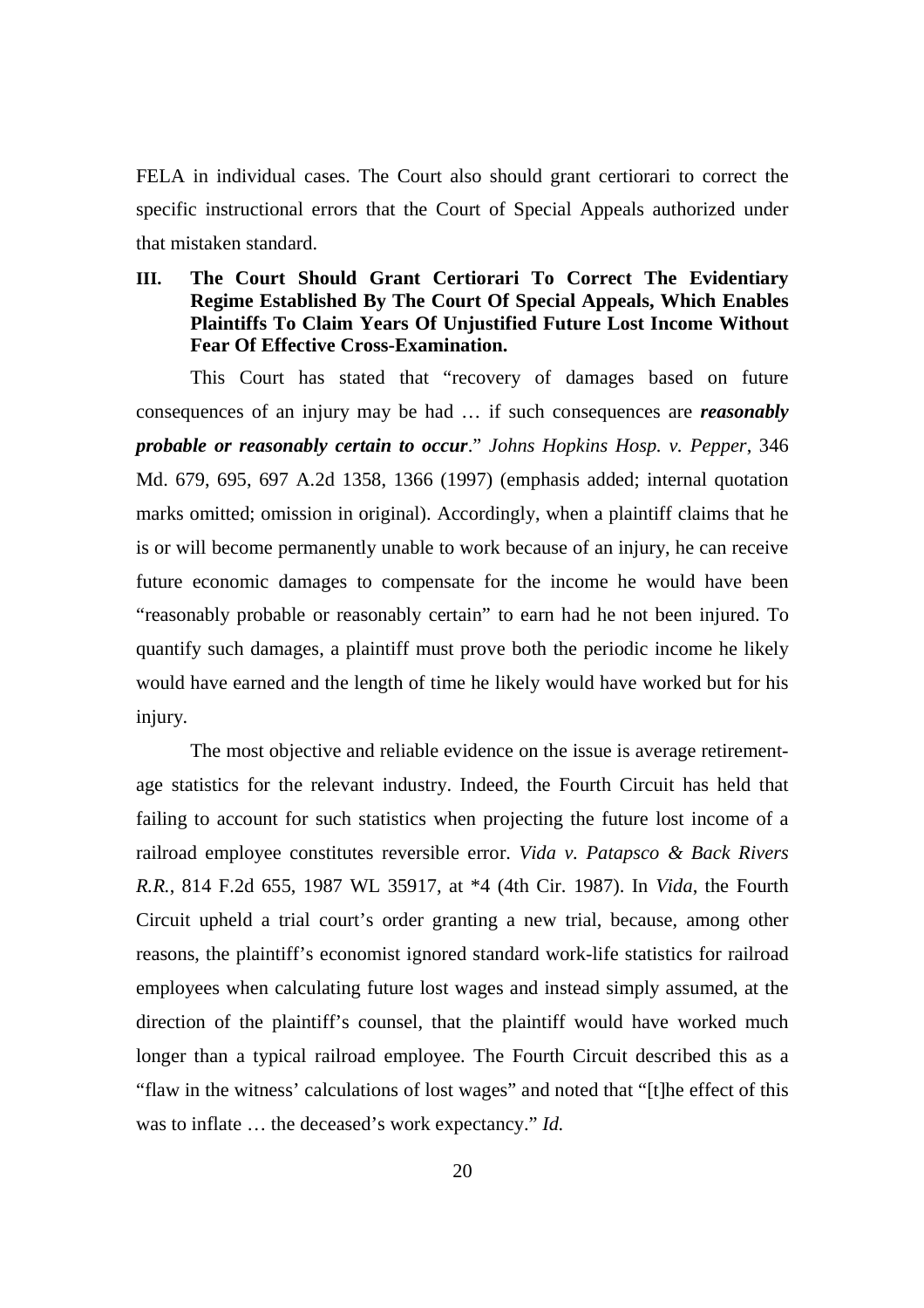In stark contrast to the Fourth Circuit's opinion in *Vida*, the Court of Special Appeals' opinion here not only allows an expert opining on future lost income to ignore available work-life statistics, but makes it impossible for a defendant to effectively cross-examine the expert about that methodological flaw.

As in a typical personal injury case, Plaintiff's evidence regarding how long he would have worked had he not been injured consisted of his own testimony. Plaintiff said that he had intended to work until age  $67$  or  $68$ . E104,  $107$ .<sup>8</sup> Worklife statistics for the railroad industry indicate, however, that the great majority of railroad employees retire at age 60 and that *almost none* work to age 67 or 68. E107-08. Nevertheless, at the instruction of Plaintiff's counsel, Plaintiff's economist, Dr. Bruce Hamilton, like the economist in *Vida*, simply accepted Plaintiff's assertion that he would have worked until age 67 or 68. E104, 107.

CSXT attempted to cross-examine Hamilton on the available work-life statistics for railroad employees. Hamilton admitted that he is familiar with those statistics, and thus could have provided details regarding them and answered questions about their effect on his projections.<sup>9</sup> E107-08. But Judge Nance sustained Plaintiff's objection to further questioning and prevented CSXT from asking Hamilton what those statistics show or how consideration of those statistics would impact his projections of Plaintiff's future lost income. E108-10.

The Court of Special Appeals affirmed Judge Nance's refusal to allow CSXT's intended cross-examination. Slip op. 43-44. Although the court did not identify anything in CSXT's intended cross-examination that was improper, misleading, or unfairly prejudicial, it held that Judge Nance had acted within his discretion because CSXT "did not question Dr. Hamilton as to facts already in evidence, but rather attempted to cross-examine Dr. Hamilton as to 'statistical

<sup>8</sup> Each year of "intended" work was worth more than \$60,000 (E105-06), so this subjective and unverifiable testimony was unavoidably self-serving.

<sup>9</sup> In fact, those statistics suggest that Plaintiff would have lost *no* future income as a result of his injury because he was not expected to become disabled until age 63 or 64 (E94), years after most railroad employees retire.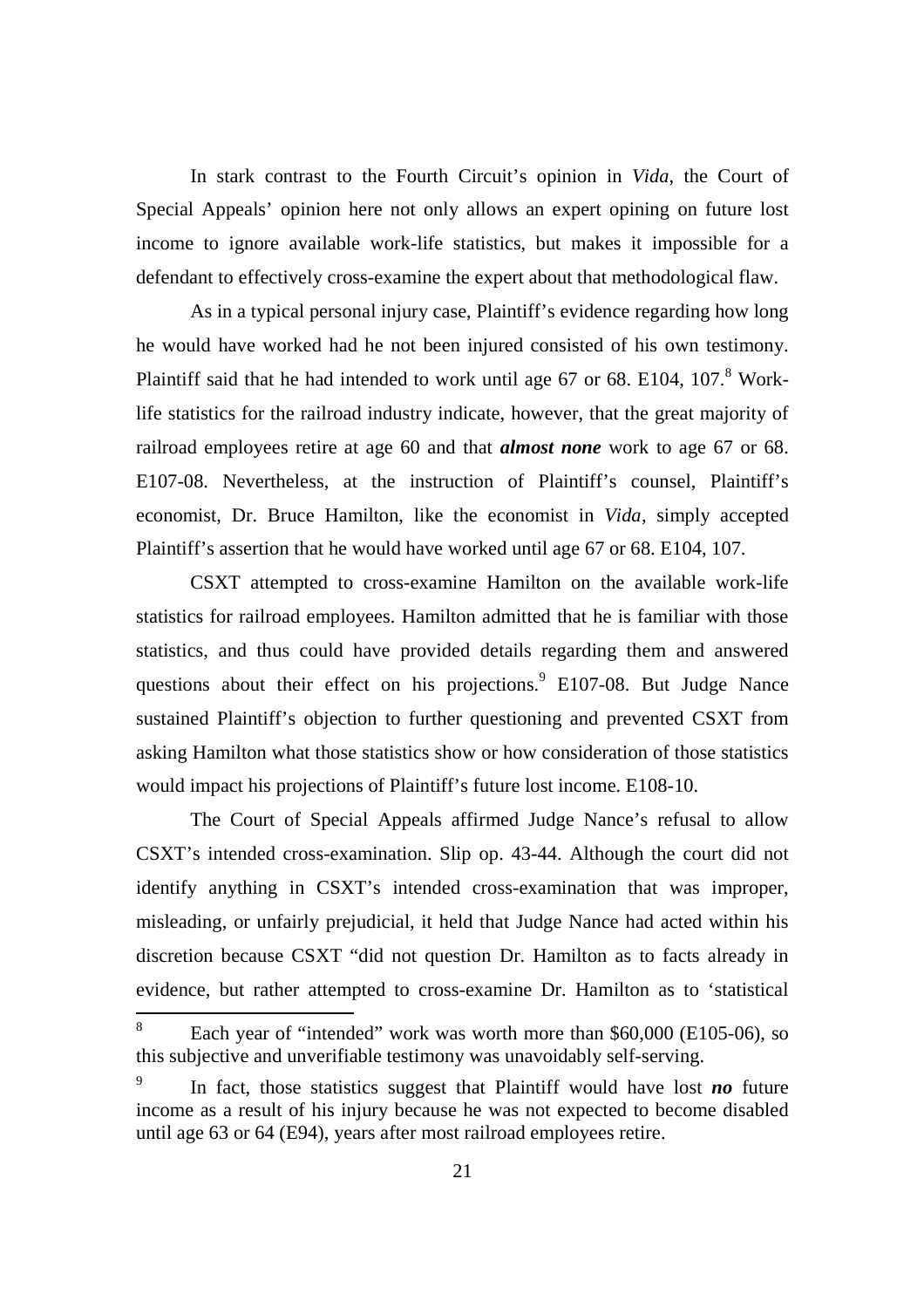information' that "did not relate to appellee 'individually.'" *Id.* at 44 (quoting *Bickerstaff*, 187 Md. App. at 243, 978 A.2d at 792). Of course, the fact that statistical information "does not relate to appellee individually" is irrelevant. Economists, including Hamilton in this very case (*see, e.g.*, E104), regularly rely on statistical information when forming their opinions. And preventing crossexamination about this highly relevant information because it is not "already in evidence" places defendants like CSXT in a Catch-22. They cannot question the expert about statistics that undermine his opinion as to future wage loss because those statistics are not in evidence, and they cannot introduce the statistics into evidence because they are prevented from questioning the expert about them.<sup>10</sup>

The Court of Special Appeals' holding thereby violates this Court's guidance regarding cross-examination of experts. As this Court has long held, a party's right to freely explore the basis of an expert's opinion, to expose flaws in his analysis, and to bring overlooked facts to the jury's attention is a critical aspect of the adversarial process. *See, e.g.*, *Plank v. Summers*, 205 Md. 598, 606-08, 109 A.2d 914, 917-19 (1954) (holding that it was reversible error to restrict crossexamination into information that an expert arguably had overlooked). That right should not be so easily curtailed. If it is, then, as in this case, deeply flawed expert

 $10$  It is no answer to say that the defendant can retain its own expert and offer the evidence in its own case. Even if the defendant were permitted to do so, it would be long after the plaintiff's expert has left the stand and therefore is a poor alternative to being able to debunk the expert's testimony in real time. As this Court has repeatedly recognized, delayed refutation of an adverse witness "is not the substantial equivalent of the right to cross-examine immediately after the direct testimony of the witness has been concluded" *Gladwynne Constr. Co. v. Mayor & City Council of Baltimore*, 147 Md. App. 149, 194, 807 A.2d 1141 (2002) (quoting *Somerset v. Montgomery County Bd. of Appeals*, 245 Md. 52, 66, 225 A.2d 294 (1966)). Requiring the defendant to introduce the work-expectancy statistics through its own expert also would place a cost on the defendant retaining an expert on the limited issue of the plaintiff's work-life expectancy that it otherwise would not have to bear.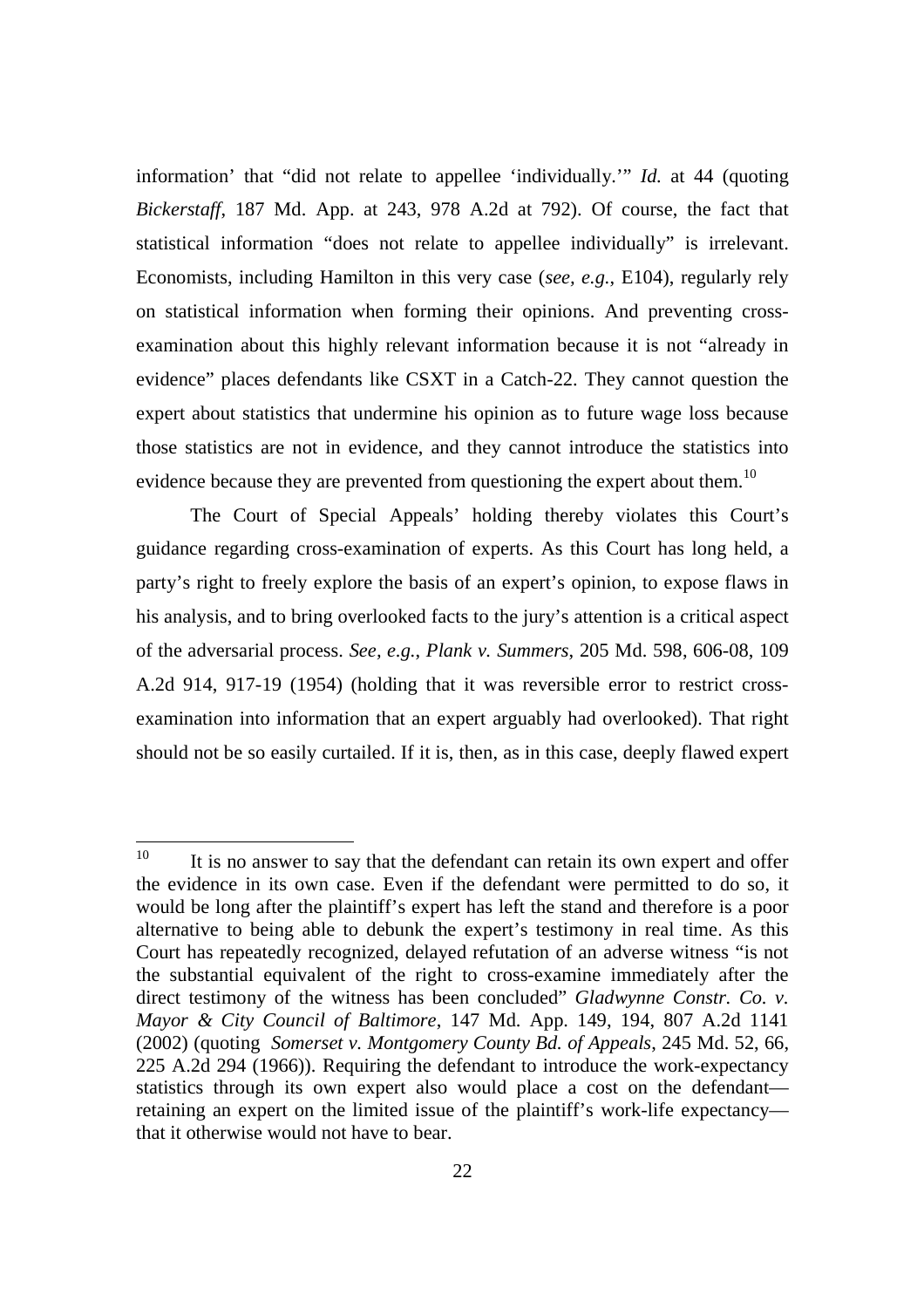testimony will be effectively insulated from critical questioning, and the factfinding process will be irreparably distorted.

As this case demonstrates, the result of the Court of Special Appeals' profoundly unfair rule is that plaintiffs in personal-injury cases can claim years of "lost" income—increasing their damage awards by hundreds of thousands of dollars—without any fear that they will be confronted with objective evidence undermining those claims.<sup>11</sup> Given Judge Nance's repeated refusal to allow effective cross-examination, and the Court of Special Appeals' persistent refusal to intervene, it is no surprise that FELA plaintiffs in the Circuit Court for Baltimore City routinely assert that, but for their alleged injuries, they would not have retired until years after most other railroad workers have already stopped working. For example, although the vast majority of railroad workers retire at age 60 (E107-08), all nine plaintiffs in *Bickerstaff* claimed that they would not have retired until age 64 or 65 (*see Bickerstaff*, 187 Md. App. at 240-42, 978 A.2d at 791), and Plaintiff in this case claimed that he would not have retired until age 67 or 68 (E104, 107). Unless and until this Court acts, all FELA plaintiffs, like all the children of Lake Wobegon, will be above average—and will continue to receive improper damages for fabricated "lost" future income.

#### **CONCLUSION**

The Court should grant the Petition for Writ of Certiorari.

<sup>&</sup>lt;sup>11</sup> The Court of Special Appeals pointed out that the jury heard testimony that Plaintiff would not be entitled to future economic damages *if* he would have retired before age 63 or 64 regardless of his injury. Slip op. 39-40. That, of course, is irrelevant. The relevant fact is that the jury was denied critical evidence of *how likely* it was that Plaintiff would indeed have retired before age 63 or 64, and, conversely, how profoundly unlikely it was that he would have continued working to age 67 or 68, as he claimed.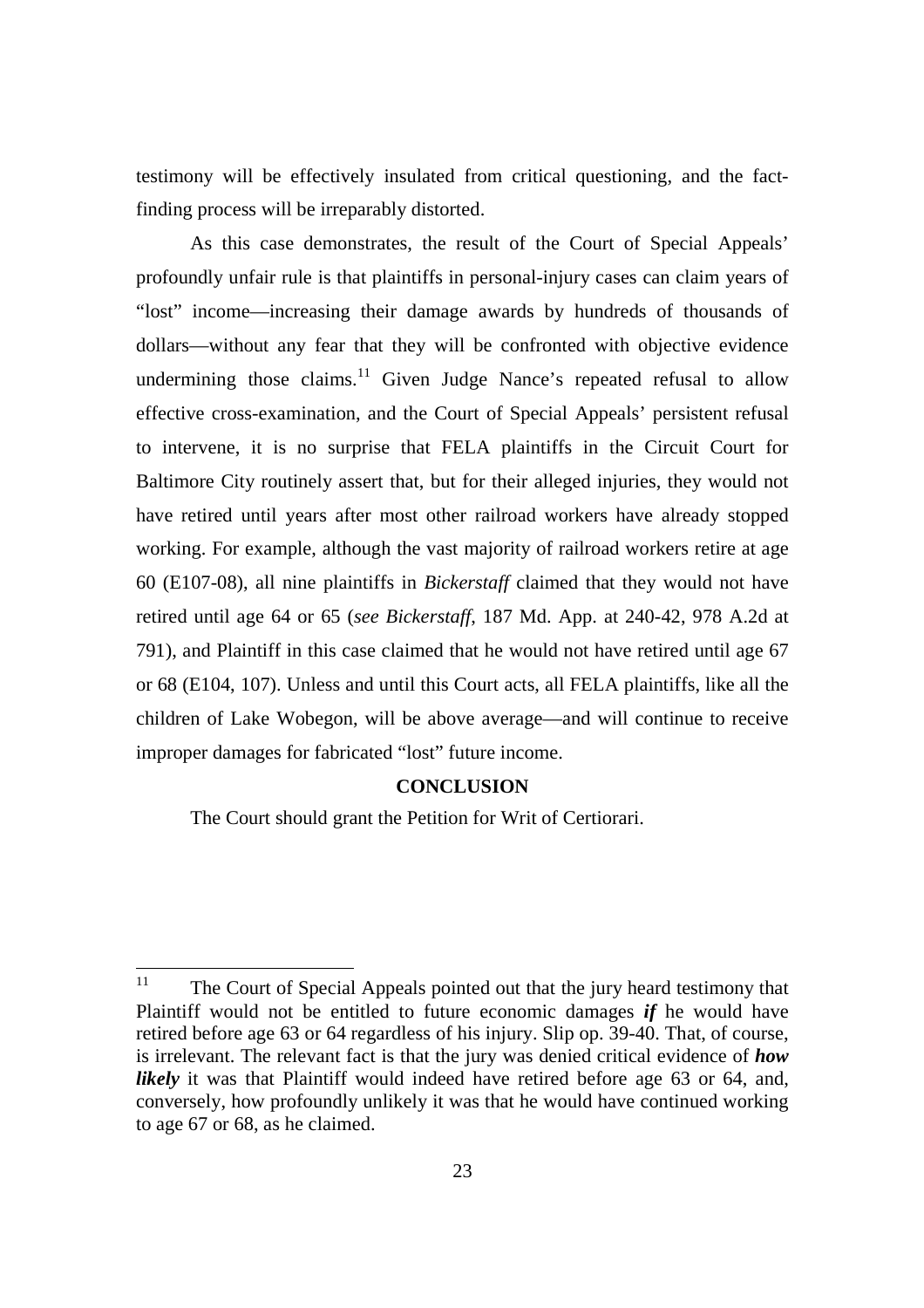Respectfully submitted,

Mitchell Y. Mirviss VENABLE LLP 750 E. Pratt Street, Suite 900 Baltimore , MD 21202 (410) 244-7412 mymirviss@venable.com

C. Stephen Setliff SETLIFF & HOLLAND, P.C. 4940 Dominion Blvd. Glen Allen, VA 23060 (804) 377-1260 ssetliff@setliffholland.com Evan M. Tager Andrew E. Tauber Carl J. Summers MAYER BROWN LLP 1999 K Street, N.W. Washington, DC 20006 (202) 263-3000 atauber@mayerbrown.com

\_\_\_\_\_\_\_\_\_\_\_\_\_\_\_\_\_\_\_\_\_\_\_\_\_\_\_\_\_\_\_\_\_

J. Christopher Nosher SETLIFF & HOLLAND, P.C. One Park Place, Suite 265 Annapolis, MD 21401 (443) 837-6800 cnosher@setliffholland.com

*Counsel for CSX Transportation, Inc.*

This brief was prepared using Times New Roman 13-point font.